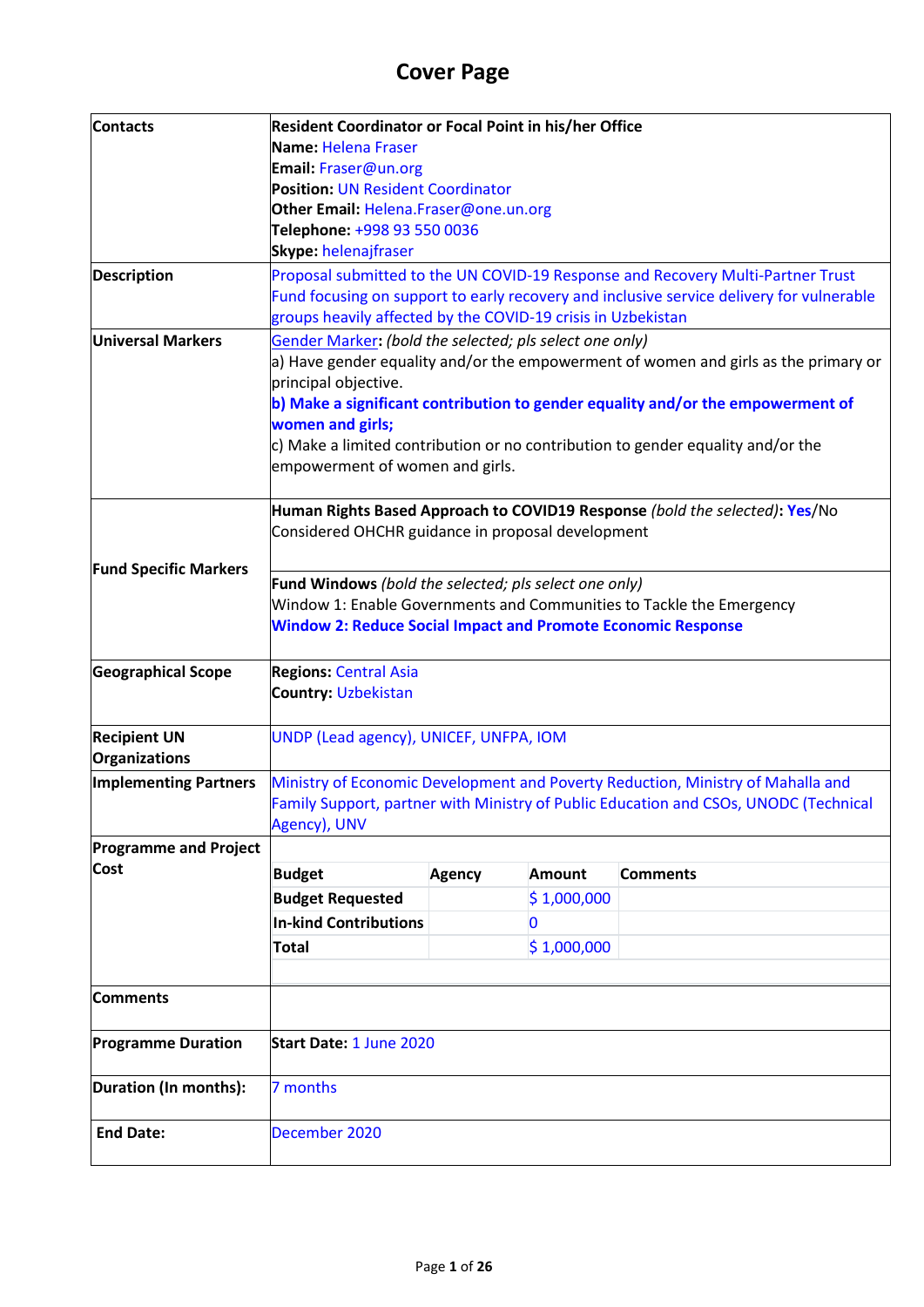

# **The UN COVID-19 Response and Recovery Multi-Partner Trust Fund (UN COVID-19 MPTF)**

### **Proposal**

# **Proposal Title: Support to Early Recovery and Inclusive Service Delivery for Vulnerable Groups Heavily Affected by the COVID-19 Crisis**

**Amount: USD 1,000,000**

### **I. Immediate Socio-Economic Response to COVID-19**

#### *The local transmission COVID-19 continues in various regions of Uzbekistan*

On 15 March 2020, Uzbekistan detected its first case of COVID-19. As of 20 May 2020, there were 2,880 confirmed COVID-19 cases, including 13 deaths and 2,349 recoveries. Already in January, the authorities moved quickly to ramp up health preparedness, and following confirmation of the outbreak, the Government decided to close learning centres and cancel all public gatherings. Subsequently, the authorities implemented more restrictive social distancing policy measures leading to the closure of public transportation, non-essential businesses, and public spaces. Uzbekistan also closed its borders to non-trade entry or exit until to combat accelerated transmission of the virus. At the end of April, the Government began to ease restrictions on certain types of businesses. Nevertheless, in line with WHO guidance, a range of infection prevention and control measures, including movement restrictions, physical distancing, and disinfection measures, are likely to need to continue over the mid- to longer-term to prevent the uncontrollable spread of infection.

#### *COVID-19 is progressively disrupting Uzbekistan's economy*

Beginning with modest supply chain disruptions in February, the global spread of the crisis has had more acute effects on the economy as tighter transport, and travel restrictions eroded trade and tourism. Initial estimates from March 2020 are that about 475,000, or 85 percent of small businesses temporary closures. Economic projections show that GDP growth will fall sharply to 1.6 percent in 2020 compared with 5.7 percent projected in January. Exports are likely to fall by at least 10 percent, compared with 2019.<sup>1</sup>

In 2019, the unemployment rate in Uzbekistan amounted to 9.1 percent of the economic active population and a level of registered female unemployment is more than male one and amounted to 12.7 percent. The share of informal employment is high at 54.3 percent in non-agricultural sectors. The structure of informal employment among women differs from men: most informally employed women work full-time; over a quarter of informally employed women are engaged in family-related business, while only one in ten men is informally employed in it. The share of women engaged in individual entrepreneurship was much lower in comparison to men.<sup>2</sup> The COVID-19 affected employees in low-paid jobs and in informal, temporary, or other precarious forms of employment, especially in the absence of social protection.

<sup>1</sup> According to the World Bank, early trade data for the first quarter suggest that imports have fallen by around 10 percent and exports by about 18 percent compared with the first quarter of 2019.

<sup>2</sup> 2020 Voluntary National Review for Uzbekistan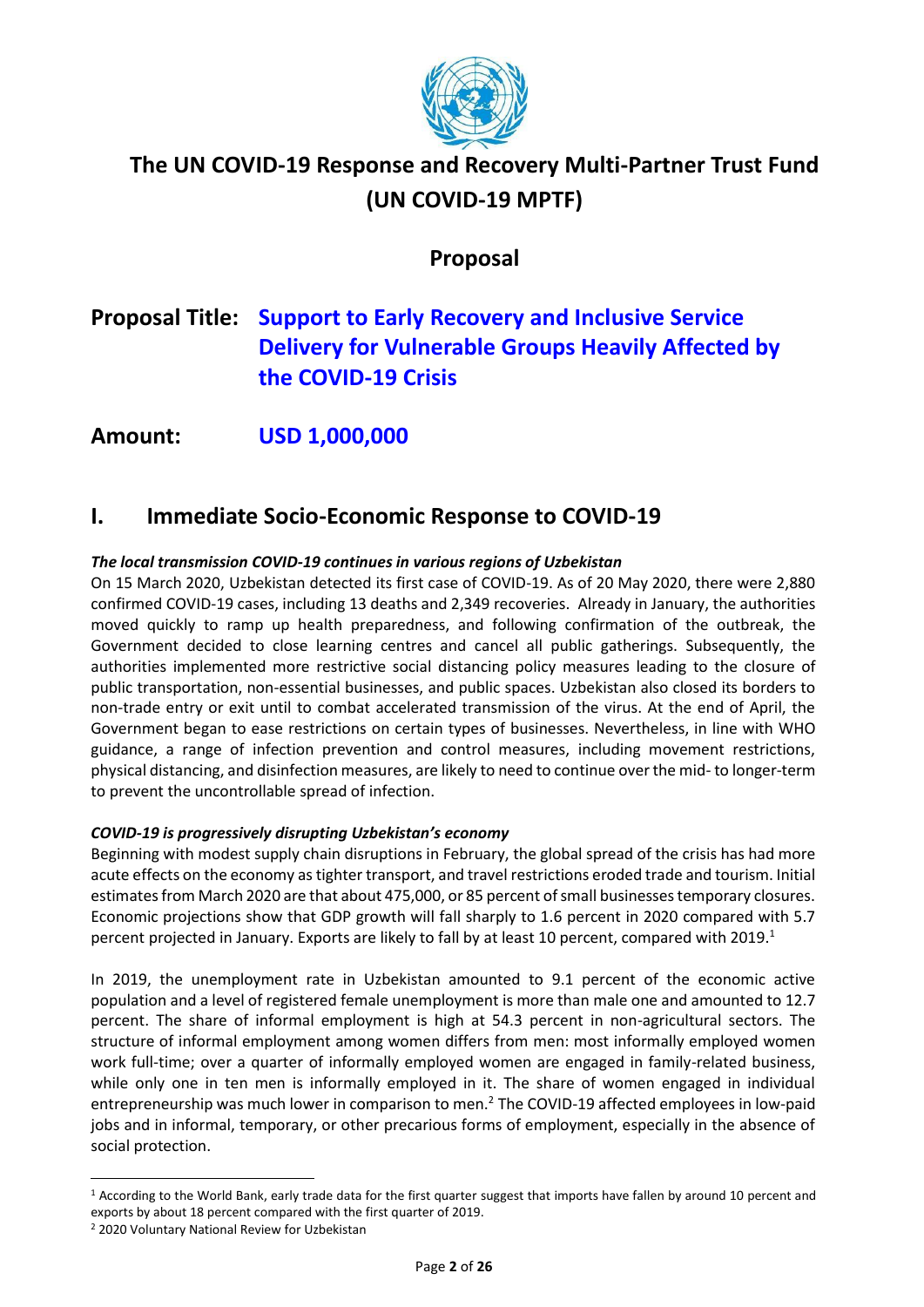#### *The COVID-19 outbreak has severely impacted the poorest and most vulnerable populations*

While the Government has placed a strong focus on reaching the neediest categories of the population, the outbreak occurred at a time of significant transition of the new Ministry of Mahallas and Family Support (MMFS), which has the mandate to deliver coordinated assistance to the vulnerable populations in the community. Compounded by the legacy of a highly fragmented social protection system (acknowledged as such by the Government), there is constraint in the new Ministry's capacity to ensure evidence-driven decision-making and to reach the neediest people with targeted support. Moreover, the absorption of the major national gender machinery, the Women's Committee of Uzbekistan, into the new Ministry, created an impediment to the ability of vulnerable women to access an important point of contact and immediate support from the state during this very challenging period.

#### *Immediate health and socioeconomic responses to COVID-19 have been put in place*

The Special Republican Commission on Developing the Programme of Measures on Prevention of Import and Spread of Novel Type of Coronavirus in the Republic of Uzbekistan oversees the national health response to the crisis. Established on 29 January, even before the confirmation of the first case of COVID-19, the Prime Minister chairs the Commission. The World Health Organization (WHO) has been working closely with the Commission through the Ministry of Health to prepare and respond to COVID-19 since January 2020.

To complement the Special Republican Commission's focus on the health response, on 19 March, the Government established the Republican Anti-Crisis Commission, also led by the Prime Minister, to manage the policy response to the socio-economic aspects of the crisis. The Commission has three objectives: *(i)* to preserve income and livelihoods, especially for the poorest and most vulnerable; *(ii)* to prevent long-term damage to the economy; and *(iii)* to safeguard the economic transition and reform program. Multilateral partners, including several UN organizations and agencies, have been engaging with the Commission on a regular basis to provide analysis, policy recommendations, and support drawing on emerging global good practice.

The authorities have so far announced two large anti-crisis packages, comprising financial and regulatory measures, to support the health and economic policy responses. The Government announced the first anti-crisis package, budgeted at about USD1 billion on March 20. The focus areas of health spending include large scale-up testing, procurement of new health equipment, boosting frontline workers' salaries, and creating temporary health infrastructure facilities. A second anti-crisis package, announced on April 3, seeks to support the economy with a range of tax exemptions, a reduction in import tariffs for medical supplies and food, an extension of deadlines for loan repayments, and additional social safety net payments. However, the socioeconomic response measures were of very limited scale in terms of direct income support to people, including many vulnerable groups. This limits the vulnerable groups' abilities to have their own resources to overcome challenges leading to their dependence on state institutions to take care of them.

#### *The socioeconomic response is in line with emerging global practices*

The government's anti-crisis package demonstrates a proactive and early approach to safeguarding wellbeing, incomes, livelihoods, and the long-term potential of the economy. Within the overall framework of the evolving national response, as well as the national economic reform roadmap and the national SDGs, the UN-led Crisis Management Team submitted to Government on 11 May 2020 a consolidated Multilateral Socio-Economic Response Offer on COVID-19. The Offer is guided by the "UN framework for the immediate socio-economic response to COVID-19" and the respective policy decisions of participating international financial institutions (IFIs) on the COVID-19 response. Under the overall guidance of the UN Resident Coordinator, UNDP provided technical leadership for the socio-economic response offer, in partnership with five international financial institutions and 16 UN entities. <sup>3</sup> The present Joint

<sup>3</sup> On 12 March 2020, the United Nations Resident Coordinator (UNRC) established the multilateral partners' COVID-19 Crisis Management Team (CMT), which includes the international financial institutions and the UN Country Team. Chaired by the UNRC, the CMT aims to enable a coherent and coordinated multilateral response to the crisis. Five Task Forces support the CMT: (i) Health capacity-building chaired by WHO and Ministry of Health; (ii) Health procurement co-chaired by ADB, UNDP and Ministry of Investments and Foreign Trade; (iii) Socio-economic mitigation co-chaired by UNDP and the World Bank; (iv)Protection and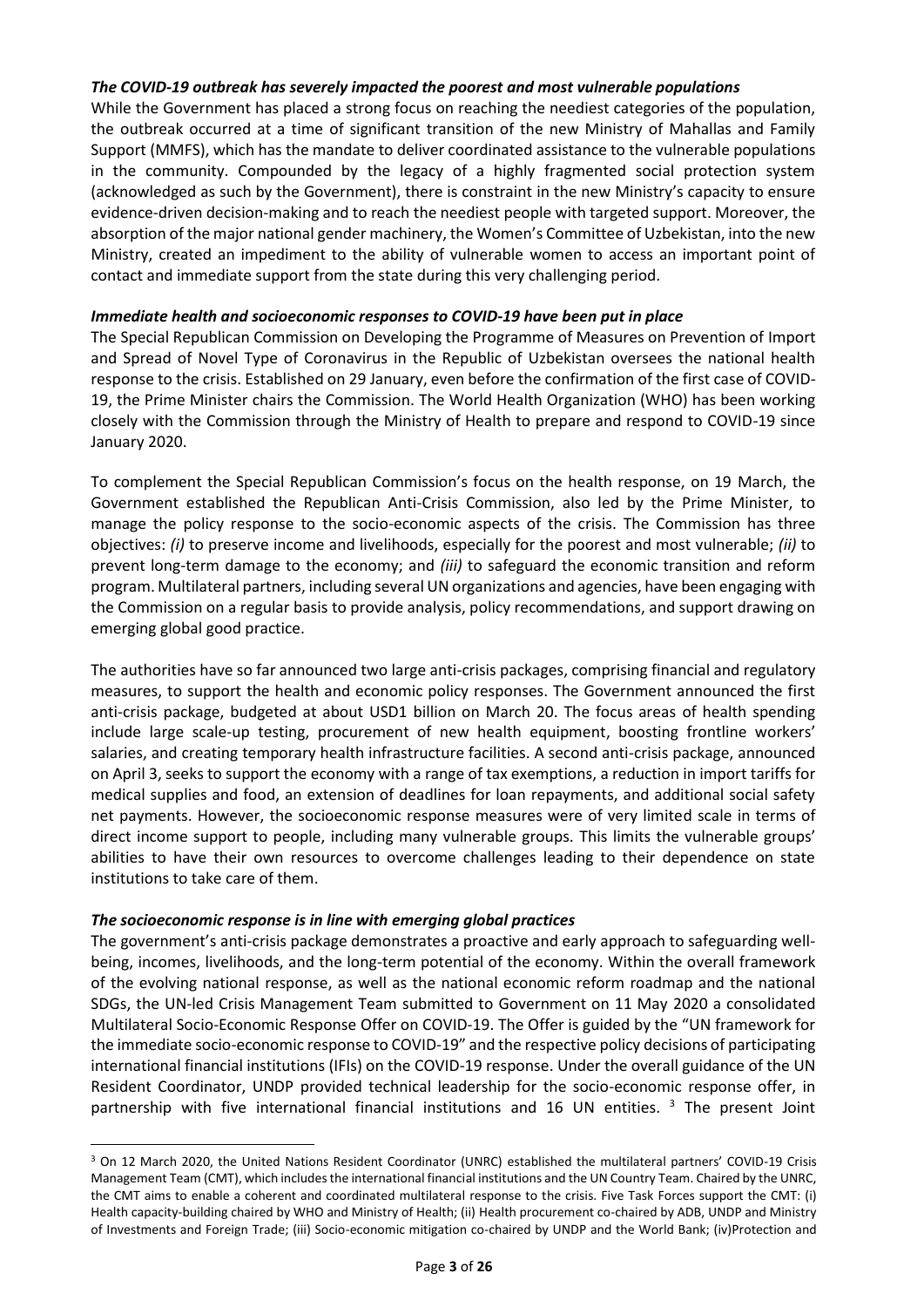Programme is a response to gaps and challenges identified in the multilateral socio-economic response offer.

#### *The need for an enhanced people-focused response*

While the immediate national socioeconomic response measures targets vulnerable groups, the need to address the disproportionate impacts on highly vulnerable members of society including informally employed, people with disabilities, the elderly, families recently returned from armed conflict zones, women and children in closed institutions, returning migrants especially women living in difficult situations, necessitates specific additional tailor-made responses which are currently lacking. As such, to complement the current and planned socioeconomic measures, and building on the above-mentioned multilateral socio-economic analysis, the present proposal addresses specific and immediate problems faced by highly vulnerable populations, while also laying the foundation for actions for longer-term recovery and building back better and stronger. The solutions proposed also help leverage greater impact from broader UN/IFI investments and programming in the longer-term recovery, as set out in the Socio-Economic Response Offer. Further, the proposal responds not only to COVID-19 needs but also to the larger need to preserve and redouble progress toward the national Sustainable Development Goals (SDGs).

### **II. Solutions Proposed**

*The Joint Programme offers an inclusive approach to ensure coverage for the most vulnerable groups* As part of the immediate response to alleviate COVID-19's impact on the most vulnerable groups of the population, UNDP, UNICEF, UNFPA and IOM through this Joint Programme will provide *(i)* technical and financial support to unemployed informal sector workers, particularly the youth and women, including women with disabilities, women-headed families; *(ii)* legal and psychosocial support to families repatriated from armed conflict zones and children leaving specialized correctional institutions; *(iii)* inclusive legal, psychosocial, and direct support to women and girls as well as gender-based violence (GBV) survivors through shelters, hotlines, and social media; and *(iv)* socio-economic, psychological, and legal support to vulnerable returning migrants and migrants' family members. The scope of support activities within these interventions will include, but not be limited to, conducting countrywide community-level surveys on informal workers; provision of professional and business training for affected women and youth; development of guidelines on the protection of children and provision of workshops for family specialists, social workers, and psychologists in dealing with the caseloads of repatriated women and children affected by the COVID-19 crisis; conducting community outreach, awareness-raising, assessment, identification and referral of and assistance to returning migrants and migrants' family members. Also, the Joint Programme will take a multi-pronged approach to support GBV survivors and women with disabilities during and after COVID-19 lockdown by providing timely and relevant information on their rights, contact points for services, and direct support to the most vulnerable.

#### *(i) Provision of financial and technical support to unemployed youth and women, formerly employed in the informal sector of the economy.*

The loss of jobs due to the COVID-19 lockdown significantly reduced the incomes of youth and women and leaving many without social protection, which might be legally granted otherwise. With a view to addressing the unemployment and joblessness issues caused by the COVID-19 crisis, the Joint Programme, through UNDP, will provide financial and technical support to unemployed youth and women, including women with disabilities and women-headed families in self-governed community units (*Mahallas*) in selected regions. To identify the beneficiaries of the financial and technical support, there will be a rapid assessment and baseline study in 30 pilot mahallas to register and analyse employment/unemployment data among youth and women engaged in the informal sectors. With a new methodology to regularly monitor and analyse vulnerabilities and opportunities, there will be disaggregation of data by age, region, profession, family and economic status.

Key Populations chaired by UNFPA, with OHCHR as senior adviser; (v) Risk communications and community engagement chaired by the UN.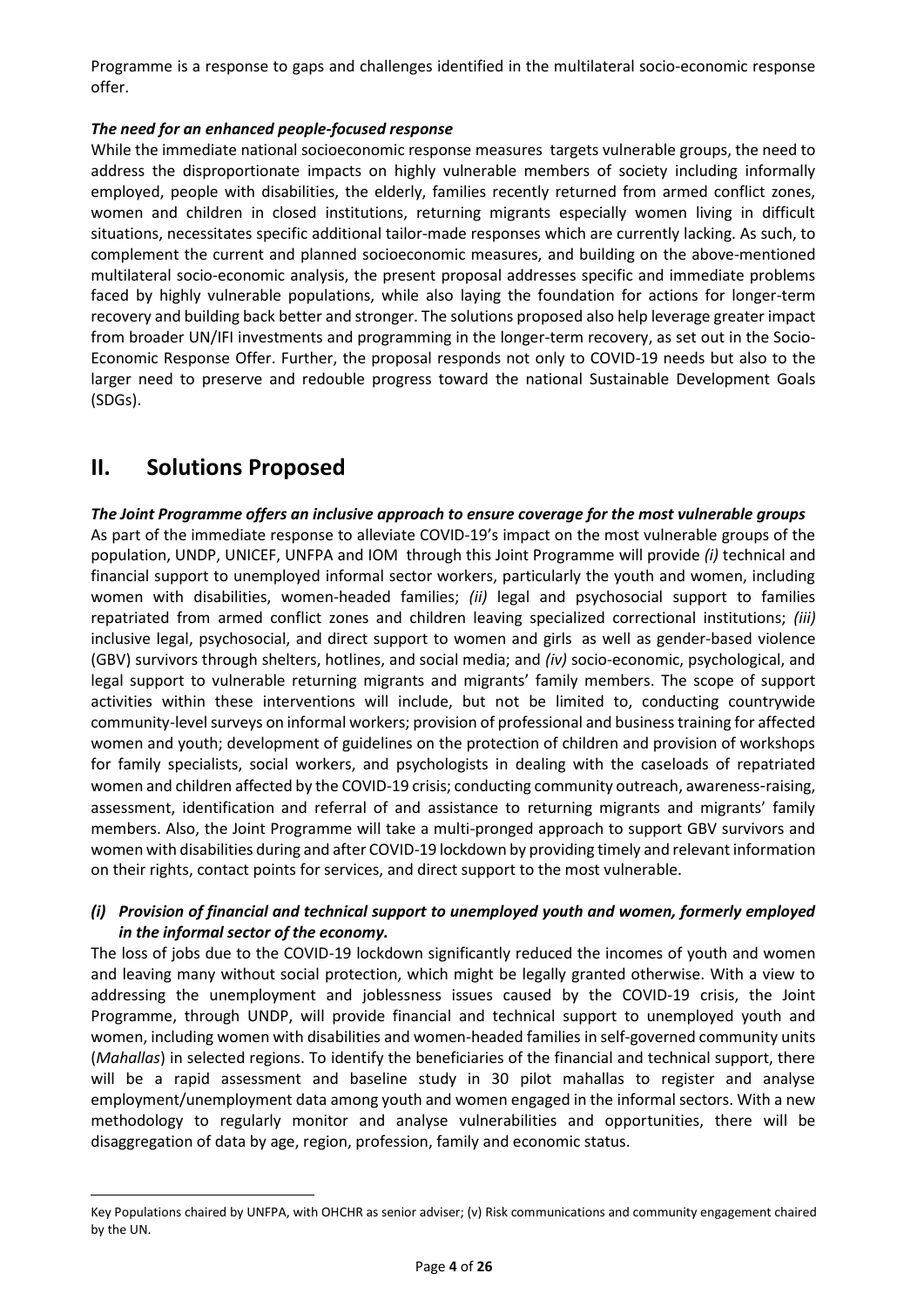This intervention will target nearly 300 women and youth in 30 selected Mahallas in 3 regions and foresees providing support with cash-based services and start-up seed grants for the most affected households with no or limited access to finance and social protection. Specifically, the support envisages, among others, the procurement of items required for running small and family-based businesses. The purchased items may vary from sewing machines and technical equipment for tailoring and shoemaking to hair-cutting devices for hairdressers, etc. In addition, part of the support will be directed to the implementation of several successful innovative ideas/projects such as the development of mobile applications (e.g., Techno Fly, Genius Girls, Lady Bird, StepFit) dealing with job search, female unemployment, consultancy for young mothers and pregnant women, legal and psychological support to women facing GBV, fitness and healthy lifestyles for women, as well as the creation of social media channels, bots and web-sites providing art therapy to children with disabilities, who have been isolated due to COVID-19 pandemic. Besides, the graduates of workshops and trainings organized by the Joint Programme will be granted with equipment to start their small start-ups. Also, the Joint Programme will advocate for increased government and private sector procurement targeting new women-owned businesses and supporting women entrepreneurs to access new procurement opportunities. Through this, the programme will facilitate continuity for women-owned small individual businesses, support their productivity and make them more resilient to the impact of the potential crises.

The Joint Programme, through UNDP, will establish Special Centres for Professional Development in 10 pilot Mahallas. The Centres will train unemployed youth and women, including women with disabilities, in the most demanding professions, based on gender-responsive local labour market assessment, and help them become more competitive for long-term formal employment solutions. This intervention seeks to reach nearly 100 women and youth to help them to be better gainfully employed or start home-based entrepreneurship or small businesses. These Centres will identify the most popular professions that interest youth and women, and organize vocational courses for those women and youth, who want to develop their professional skills, be competitive in the labour market or open home-based sole entrepreneurship or small businesses. Those who successfully complete the courses will receive a vocational training Certificate with a professional qualification. The Ministry of Employment and Labour Relations of Uzbekistan and the Ministry of Mahalla and Family Support will help the graduates with finding jobs relevant to their qualifications.

To further support the Employment Promotion Centres of MMFS and the Ministry of Labour<sup>4</sup>, the Joint Programme will also introduce the Integrated Support Services Programmes (ISSP) in 10 pilot Mahallas to help improve business and soft skills of people participating in state employment promotion programmes and receiving seed grants as well as loans on business development. The ISSP will deliver courses on digital skills, financial literacy, supply chain at the local level, online trading, delivery and logistics skills, and home-based entrepreneurship skills. The ISSP intends to target at least 100 women and youth from 10 pre-selected Mahallas.<sup>5</sup> To streamline temporary job search and job placement for unemployed youth and women, inclusive of disabled people, the Joint Programme will effectively develop and utilize the Job Café mobile application through awareness-raising efforts among the target groups. The application will serve as a platform where the registered temporary workers will be able to apply for daily temporary jobs without leaving their home, thus avoiding the need to gather at traditional open labour markets.

#### *(ii) Provision of legal and psychosocial support to families repatriated from armed conflict zones and children leaving specialized correctional institutions.*

To address the anticipated increase in COVID-19-related child abuse and neglect, the Joint Programme, through UNICEF, will provide remote case management support to the MMFS to directly address the needs of children repatriated in 2019 from armed conflict zones. The remote case management support will include development and adoption of guidelines and technical notes on the protection of children

<sup>4</sup> <https://kun.uz/news/2020/02/12/toshkentda-mardikor-ayollar-uchun-kunlik-ishchilar-markazi-ochildi>

<sup>5</sup> There is a recognition that a lack of adequate investments in social infrastructure (including early childhood education, childcare and elder care) at the local levels have resulted in women assuming a disproportionate burden for care work and have prevented them to access education and formal employment. To address these gaps, the Joint Programme will explore local/grassroots level's solutions to reduce and redistribute unpaid care work and to invest into the local social infrastructure to ensure women's engagement into the vocational training and further employment.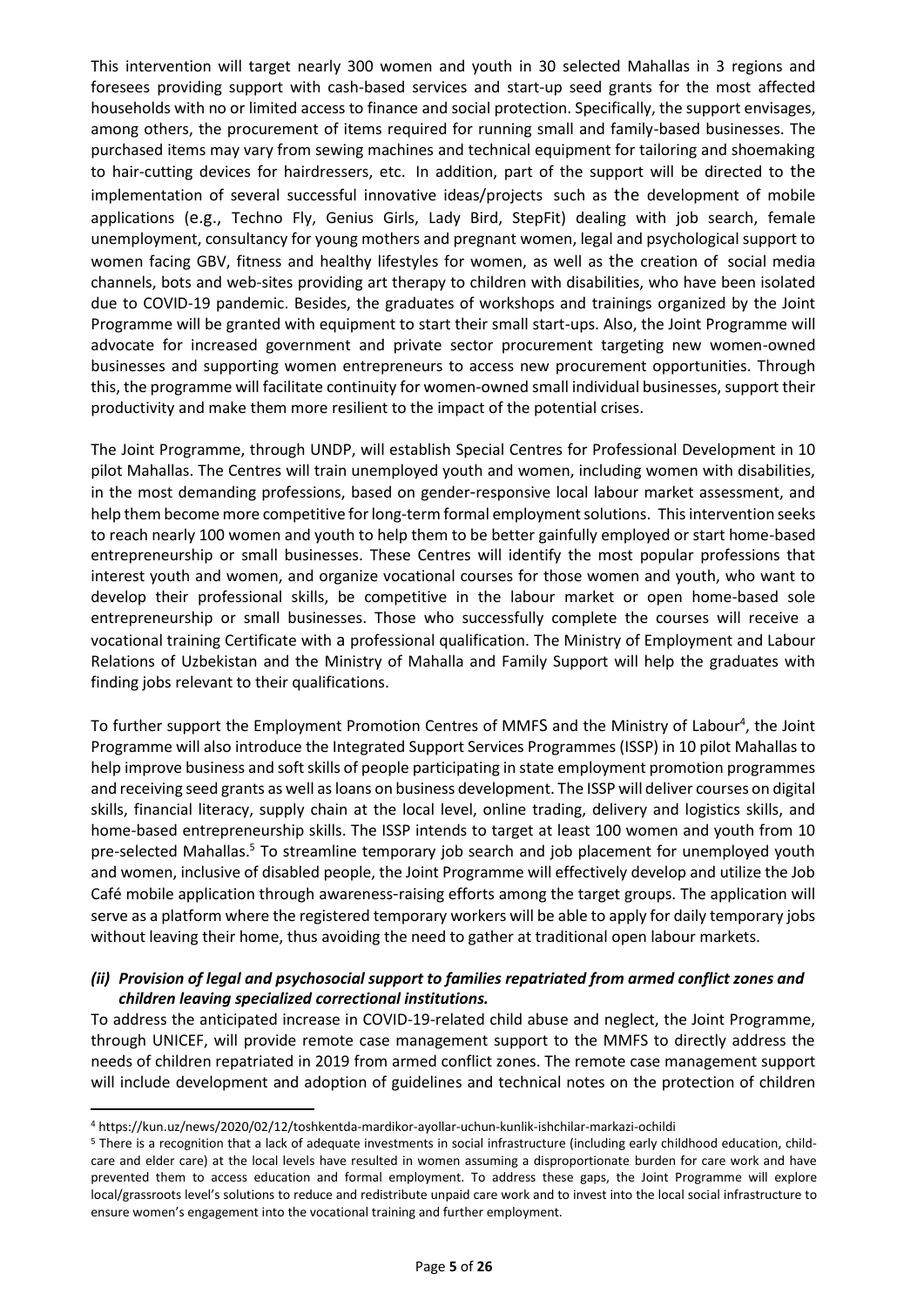during the COVID-19 outbreak along with the provision of a series of workshops to orient family specialists, social workers, and psychologists in dealing with the caseloads of repatriated women and children affected by the COVID-19 outbreak. Further, because COVID-19 curtailed the delivery of social services, the Joint Programme will provide family-based alternative care and psycho-social support interventions for children leaving specialized correctional facilities through the implementation of individual reintegration plans and facilitation of their reunification with their families and communities. Through these solutions, UNICEF will be able to support the extension of services to respond and reduce widespread child protection concerns during the COVID-19 pandemic.

Specifically, the Joint Programme will implement regular counselling and intensify the referral initiative to existing social and legal services. UNICEF is cognizant that to fully address the impacts of COVID-19 to the target group, it is imperative to respond not only to urgent needs but also to take the necessary steps toward a longer-term recovery by introducing viable interventions and approaches such as getting the service providers of the MMFS equipped with the proper skills and information. Therefore, in partnership with the Ministry of Public Education, UNICEF will enhance the skills and knowledge of family specialists, social workers and psychologists on case management approach to determine the needs of returned children from armed conflict zones in the initial period of pandemic followed by regular counselling and referral to existing social and legal services. These interventions will focus on the issues of children leaving specialized institutions for their communities. The proposed approach is necessary to address both the immediate and mid-term COVID-19 impacts. Further, the Joint Programme will explore ways to follow the implementation of the policy framework of the Cabinet of Ministers prioritizing family-based alternative care for children left without parental care due to COVID-19 outbreak.

#### *(iii) Provision of inclusive legal, psychosocial, and direct support to disabled women and girls as well as gender-based violence (GBV) survivors through shelters, hotlines, and social media*

The Joint Programme, through UNFPA, will address the surge in gender-based violence and the economic hardship faced by women with disabilities due to the COVID-19 outbreak. In partnership with the Ministry of Mahalla and Family Support (MMFS) and the Gender Equality Commission under the Senate, the Joint Programme will revive and strengthen the national phone hotline #1146 by putting Uzbek/Russian speaking trained operators to advise GBV survivors and refer them to available support services. Currently, the NGOs that run existing hotlines have limited local reach, and many regions do not have such dedicated NGOs to address the needs. The NGOs, unlike the national hotline (#1146), do not have immediate and automatic access to state authorities. The national hotline, therefore, can provide the much-needed support to address difficult cases when state authorities need to intervene, as well as many cases when survivors need to cross regions to seek help.

In partnership with the Gender Equality Commission, relevant ministries, and civil society organizations (CSOs), the Joint Programme will support the operation of the Telegram channel "No to Violence," which at present is the only comprehensive information resource in the country publishing contact details of service providers, GBV statistics, analysis of issues, and human stories of the survivors. The Telegram channel also has a feedback mechanism to accept comments and tailor its content to the emerging needs of the audience. By publishing human stories and practical tips on where to get help, it raises awareness about GBV and encourages women to overcome their fear and seek the help they may need urgently specifically during the COVID-19 lockdown. In addition to the online resources, the Joint Programme will disseminate printed manuals on GBV prevention and response, hotline operator tips, information materials on working with GBV survivors and abusers for the staff of mahalla, and shelters.

Shelters are key institutions to help survivors to find refuge from abusers and get immediate psychological, legal support, and longer-term rehabilitation through skills development activities. In partnership with the MMFS and the Republican Rehabilitation Centre for the survivors of gender-based violence (GBV), the Joint Programme through UNFPA will support 14 shelters with food assistance, internet/mobile connection, and basic office equipment in each province. UNFPA will use this experience and advocate with the government to provide long-term state support to the system of shelters as a key intervention to address GBV. The 'No to Violence' channel will provide data from these shelters, raise awareness about GBV through anonymized case studies and advocate for funding to strengthen the network of shelters at the district level.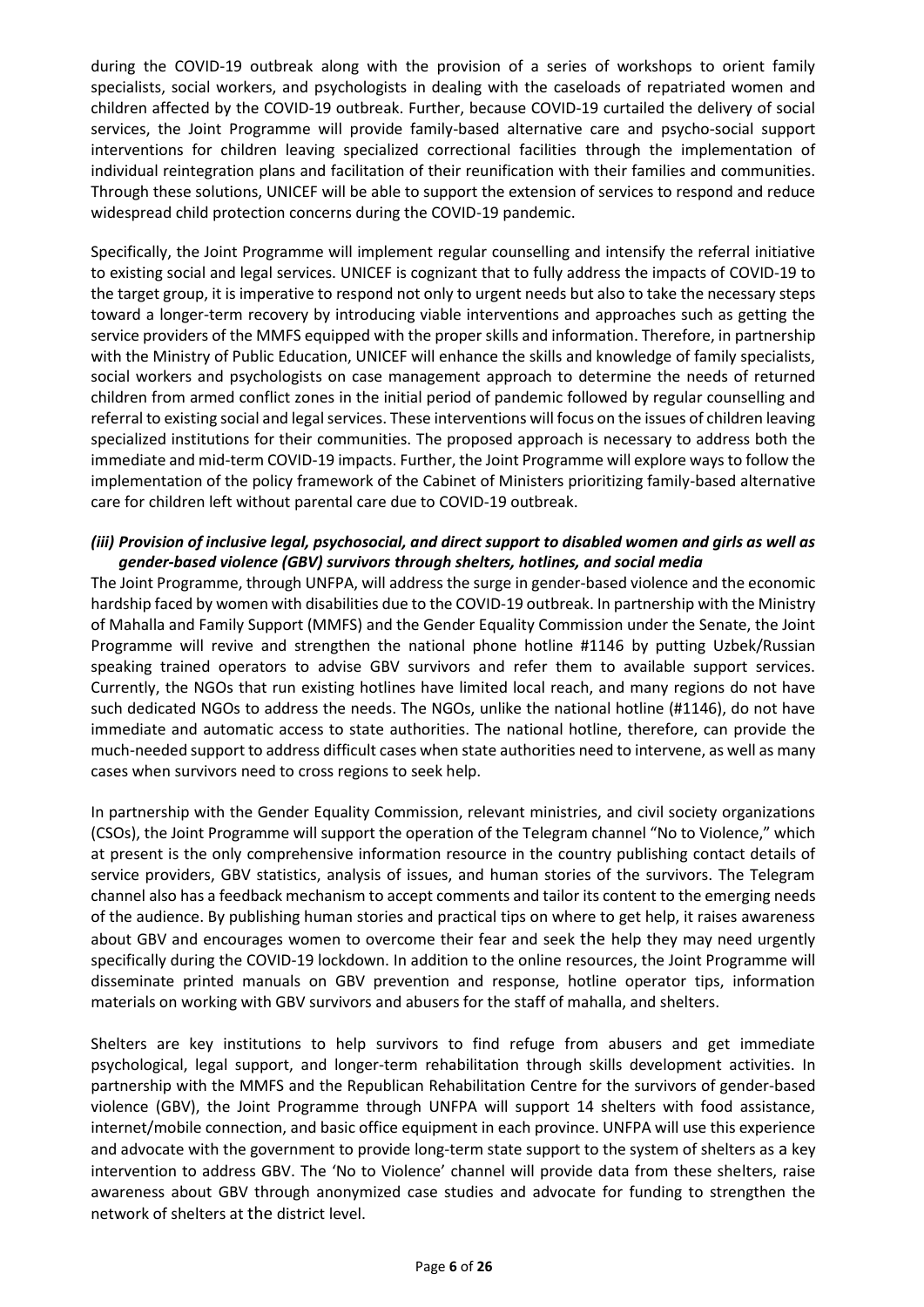To address the urgent and specific needs of women with disabilities, the Joint Programme will partner with the NGO "Opa-singillar," headed by a woman with a disability. UNFPA will provide funding to enable the NGO to scale up and strengthen its accessible service provision to women with disabilities and mothers of children with disabilities from Tashkent province (covering over 300 families). This direct support will be used to provide food assistance and cover the cost of their internet/mobile plans and utilities thus enabling the families to receive vital information on COVID-19, other health information, on GBV, and connect with emergency services when needed. The Joint Programme will also support the NGO to develop and disseminate the information on GBV, raise a public awareness and recognition on zerotolerance to GBV, and will collect information among its clients about their needs and challenges to incorporate them to the instruction materials of service providers which deal with GBV cases.

#### *(iv) Provision of gender-responsive reintegration assistance to returning migrants (returnees) and migrants' family members combined with community outreach, assessment and identification of the most vulnerable returnees*

Returning migrants (returnees) and migrants' family members, particularly those in rural areas of Uzbekistan, have been among the most severely hit by the COVID-19 crisis. Considerable economic slowdown, which caused thousands of job-cuts in destination countries left migrants and remittance dependent members of their families, especially women and children, in critical socio-economic situation, with no or very limited means for self-support. Moreover, there are thousands of migrants stranded in destination countries due to mobility restrictions, often stigmatized and in need of due legal, socioeconomic, and medical assistance. Remittance flows - the lifeblood of hundreds of households - has slowed to a trickle. As a result, hundreds of families are now in danger of extreme poverty. Those migrants who do make it home (returnees) are returning to joblessness and potentially, social unrest. The lack of up-to-date information among the returnees, who have been away for a while, on where and how to seek support locally, puts them in an even challenging situation.

To mitigate the current socio-economic effect of the ongoing health crisis, as well as to identify and address the immediate needs of the most vulnerable returnees and migrants' family members, it is vital to widen and improve the scope and content of and approaches to community outreach, awarenessraising, identification and support activities. Inclusive socio-economic, psychological, legal, and business counselling will greatly contribute to this mitigation. The provision of reintegration support to the most vulnerable ones for vocational training, skills development, and income-generating (entrepreneurial) activities will serve to minimize suffering. Furthermore, the assessment of the scale of return, strengthening of the local referral system, and the determination of the post-crisis recovery expectations of the target groups will contribute to addressing the longer-term socio-economic impact of the crisis in a more efficient manner.

The Joint Programme, through IOM, will provide reintegration support to the most vulnerable returnees and migrants' family members, especially women left behind. The Joint Programme will also support community outreach, assessment activities, identification, and referral services. IOM, in close partnership with local NGOs in selected pilot regions, will conduct community outreach and deliver psychological, legal and socio-economic counselling to at least 400 returnees and migrants' family members. The proposed activities will also target migrants by online means in order to provide them with counselling. It will also assess the scale of return of migrants in Uzbekistan, identify the most vulnerable ones, and deliver tailored reintegration assistance to at least 60 beneficiaries, including 35 males and 25 females, ensuring the human rights approach in implementation.

#### *The Joint Programme seeks to address the urgent needs of highly vulnerable groups while also ensuring support to longer-term recovery and social cohesion.*

The Joint Programme focuses on addressing the identified immediate needs of a targeted range of highly vulnerable groups. In addition, the Joint Programme also lays the foundation for a more sustainable postcrisis recovery, in two ways: by ensuring that the basis of the next steps in the recovery phase is informed by viable evidence and data, and also by mitigating social cohesion challenges which are placing acute strains on families and communities. The Joint Programme's focus on laying the groundwork for a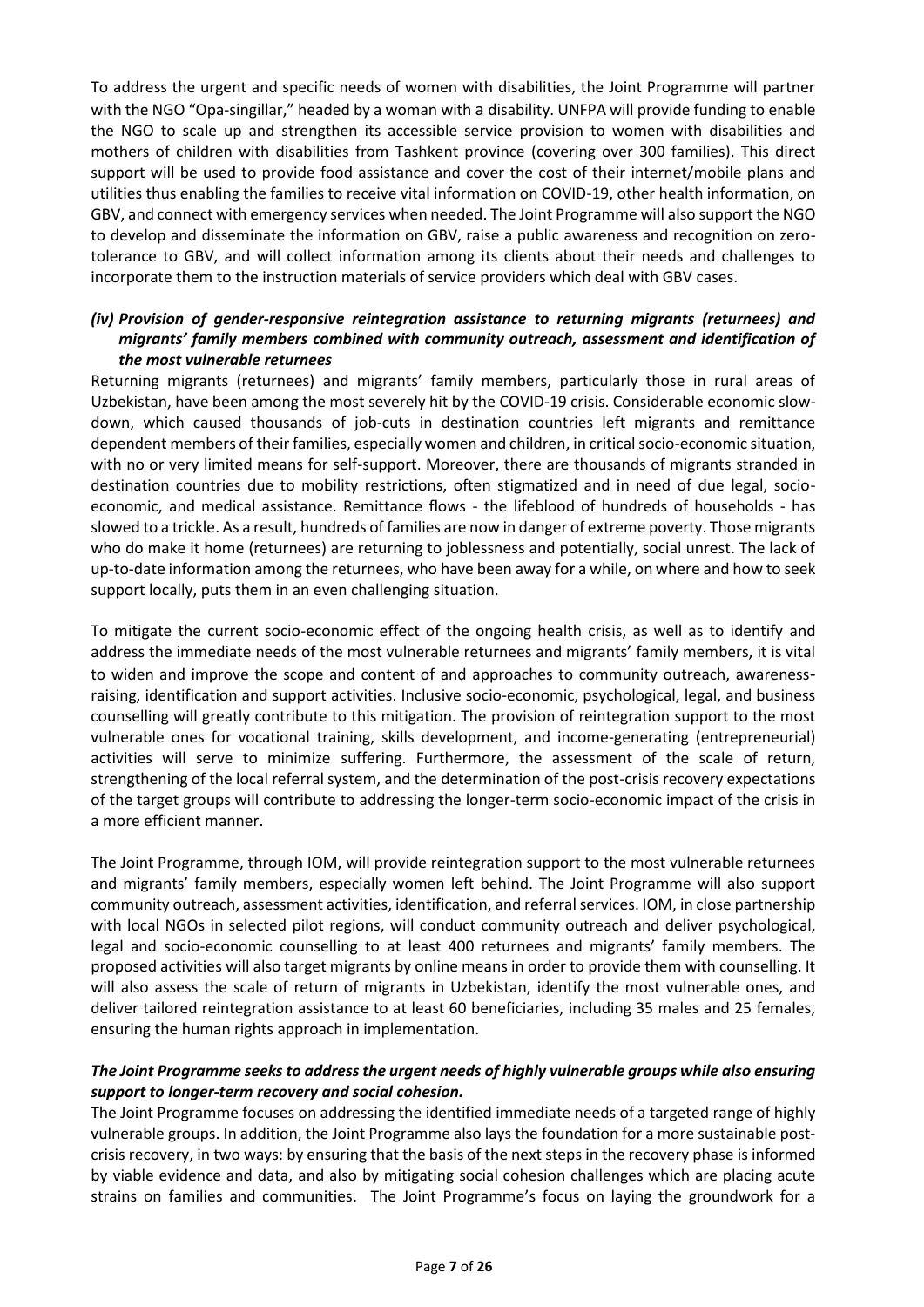sustainable recovery requires addressing, in part, outstanding capacity challenges that may otherwise hamper a robust recovery.<sup>6</sup>

### **III. What is the specific need/problem the intervention seeks to address?**

#### *The societal and economic changes resulting from the COVID-19 crisis have severely impacted the wellbeing of the most vulnerable populations while also testing social cohesion*

While national authorities have undertaken comprehensive anti-pandemic and anti-crisis measures through financial and regulatory interventions across the country, there are significant gaps in regards to the timeliness, effectiveness, and scale of coverage of this support to the most vulnerable, including children, girls and women, people with disabilities and the elderly as well as migrant labourers. These groups of people are severely affected both socially and economically.

Moreover, the COVID-19 outbreak and related lockdown are having specific gender and generational impacts: *(i)* leaving tens of thousands of youth and women unemployed or employed informally, out of direct income and social protection; *(ii)* disrupting income channels and livelihoods of families of women migrant workers; (iii) seriously increasing the burden of care work by women and girls; *(iv)* negatively affecting the psychosocial well-being of families repatriated from armed conflict zones and children leaving specialized correctional institutions; and (*iv)* increasing social stress and the risk of growing gender-based violence and violence against children. The proposed solutions will seek immediate responses to these aggravating problems that the vulnerable populations face.

#### *The COVID-19 outbreak is causing an increase in unemployment and poverty levels, particularly in the informal sector of the economy and among highly vulnerable groups*

New population groups are becoming vulnerable in the face of the unprecedented economic disruption, and there is a need for a better understanding of the actual urgent needs of these groups to be able to address them timely and effectively. This growing demand is compounded by significant pre-crisis social protection coverage gaps. Top priorities include: assessing the needs of all categories of the population; supporting the expansion of the existing social protection system in order to ensure coherence between social assistance, labour market, and social insurance programs; revision of eligibility and delivery mechanisms making them responsive to the current pandemic and future shocks and strengthening the capacity of the system on national and local levels to respond to the urgent and evolving needs of the population in the medium and long term.

According to the April 2020 Listening to the Citizens of Uzbekistan (L2CU) survey, a higher share of people reports that they are unable to afford basic needs and are without savings. The survey showed that the share of households with at least one member actively working fell more than 40 percentage points (from 85 to 43 percent) between March and April. Declines have been the largest among the self-employed. The share reporting any self-employment income fell by 67 percent in comparison to the previous month.

Lockdown and subsequent economic paralysis caused by the pandemic have been affecting disproportionately those in the informal sector. In Uzbekistan, they represent a significant number. Even before the pandemic, informal employment has been one of the key bottlenecks for sustainable development. In the first half of 2019, the share of employment in the informal sector made up 58.2 percent of the total labour force. This makes about 7.8 million employed informally (mainly in construction, trade, agriculture, tourism, and services), dominated by youth between 18 to 25 years old. This percentage share is even higher in regions with a higher share of the informal sectors in the economy

<sup>6</sup> The Joint Programme will provide capacity development-related support to the sectoral ministries to be able to design and mainstream gender perspectives into COVID-19 long-term recovery plan and actions. In view of the national recovery plan, accurate and comprehensive age- and sex-disaggregated data are necessary to facilitate informed and evidence-based policymaking from gender and "Leaving No One Behind" perspectives. When possible, there will be targeted assistance to National Statistical Committee to produce and analyse updated, scientifically accurate and transparent information on the gendered risks and consequences of COVID-19.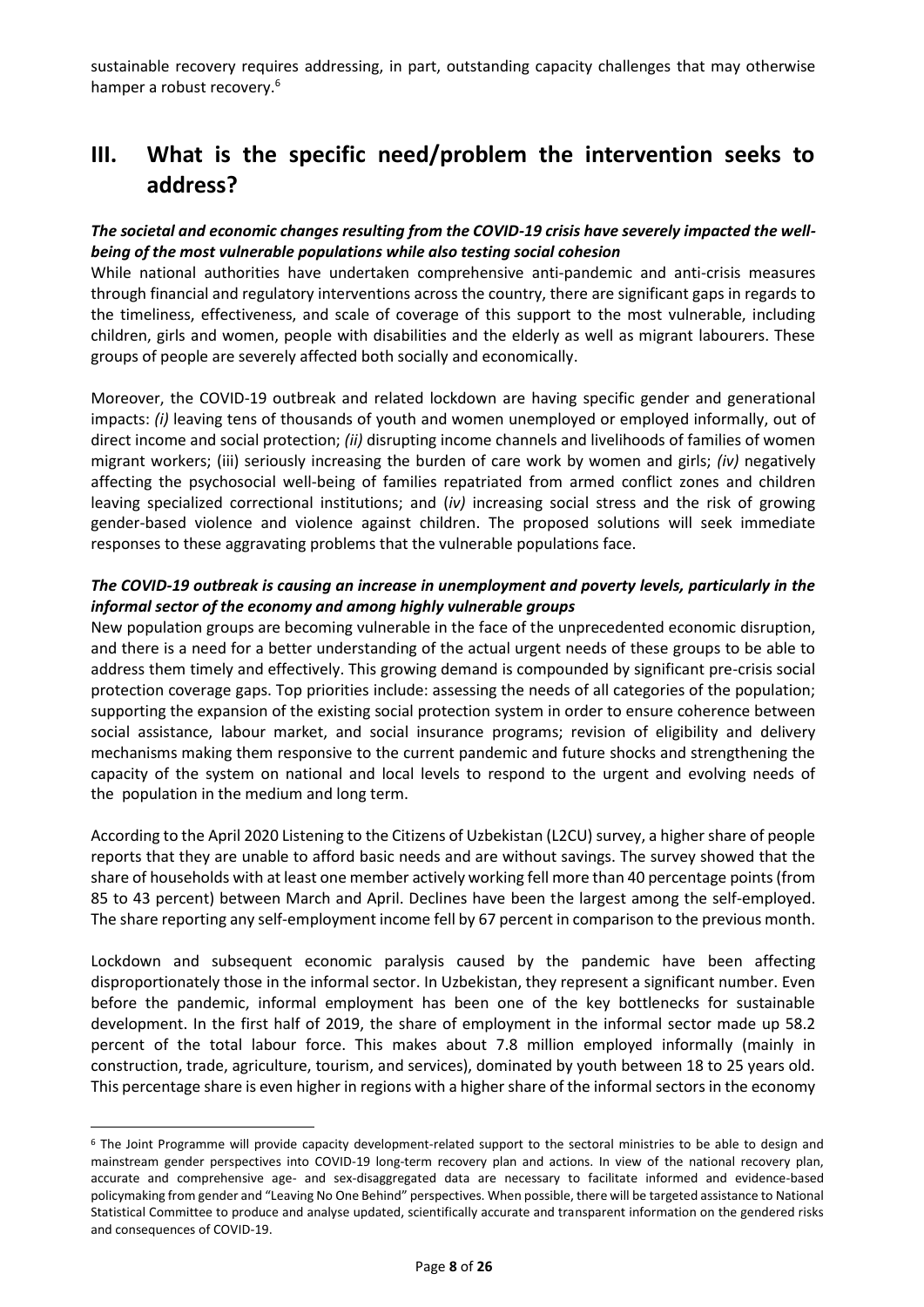such as those in the Andijan, Fergana, Namangan, and Samarkand regions.<sup>7</sup> The informally employed is one of the most hard-hit groups – left with no income, let alone social protection or insurance. Even jobs with predominantly formal and female employment are affected, such as education and tourism. With all education facilities closed, many pre-school workers and teachers, particularly in private schools and institutions, are facing the prospect of losing their jobs and/or income.

The socio-economic conditions of informally employed are even more concerning because their nonregistration in the formal employment system makes them ineligible for benefits and services accessible to officially registered employees who have paid income taxes and other social fees. Another complicating issue is that there is no sufficiently disaggregated data record covering the informally employed or unemployed people across regions, thus confounding the process of effective targeting of the vulnerable groups for further social and policy interventions. In addition, workers from informal sectors have limited access to additional financing, including bank loans to run supplementary home-based businesses. If immediate targeted responses and interventions are not undertaken to address the unemployment and joblessness-related issues among those in the informal sector, the current situation may get worse causing unforeseen economic hardships to more vulnerable households and families.

In turn, economic difficulties and hardships in families may trigger social tensions leading to increased domestic violence against women and children as well as abuse of vulnerable disabled people and the elderly. An evidence-based study on risk factors of domestic violence in middle-income and higherincome countries shows that unemployment was one of the key risk factors leading to gender-based violence. In particular, the loss of income, the stress of job finding, business, and trade issues in the private sector increased the risk of abusing the wives by their husbands.<sup>8</sup>

#### *COVID-19 lockdown is severely impacting the psychosocial well-being of families recently repatriated from armed conflict zones and children leaving specialized correctional institutions*

In accordance with the recent rapid assessment of the situation of vulnerable families conducted by the social workers of the Republican Centre for Social Adaptation of Children, the COVID-19 and the associated lockdown is severely impacting the socio-economic conditions of more than 90 percent of women and children repatriated from armed conflict zones. With the onset of COVID-19, the disruption of community and social support services increases the potential for over-stressed caregivers to become violent or abusive. These new stresses are occurring at a time when children are less visible to statutory bodies (guardianship and trusteeship bodies, commission on minors, etc.), social workers, or paraprofessionals who are normally engaged in their protection, and when the child and family welfare services are over-stretched and disrupted. In the medium-term, the expected dramatic decrease in income of repatriated families during quarantine will also inevitably impact the increased risk of separation of children from families, their placement into residential institutionalization, and associated psychological distress.

The COVID-19 outbreak also worsened the situation of more than 500 children (260 girls) placed in specialized correctional institutions, which are considered as closed facilities for children aged 11 to 16 who committed minor offenses. Children in these specialized correctional institutions have higher risks of exposure to COVID-19 due to the likelihood of cluster infection and remaining in the institutions makes them more prone to the virus transmission, as well as abuse and neglect due to the stress that COVID-19 brings to staff and those institutionalized. During the COVID-19 pandemic, the risk to children in specialized correctional institutions has increased due to the rapid closure of two out of four specialized correctional institutions in line with the Presidential Resolution on Restructuring Closed Facilities and the children's return to families without proper preparation. These children, especially girls will face the risk of not having access to social services in their communities, including psychosocial support and preventive measures during and after the COVID-19 pandemic. The reduction of resources such as school psychologists, case managers, and social workers to detect and refer those in need of support further compounds the risks to these children.

<sup>7</sup> https://review.uz/ru/post/razglyadet-nevidimku-neformalny-sektor-v-uzbekistane

<sup>8</sup> Kyriacou, D.N., Anglin, D., Taliaferro, E., Stone, S., Tubb, T., Linden, J.A., Muelleman, R., Barton, E. and Kraus, J.F., 1999. Risk factors for injury to women from domestic violence. *New England Journal of Medicine*, *341*(25), pp.1892-1898.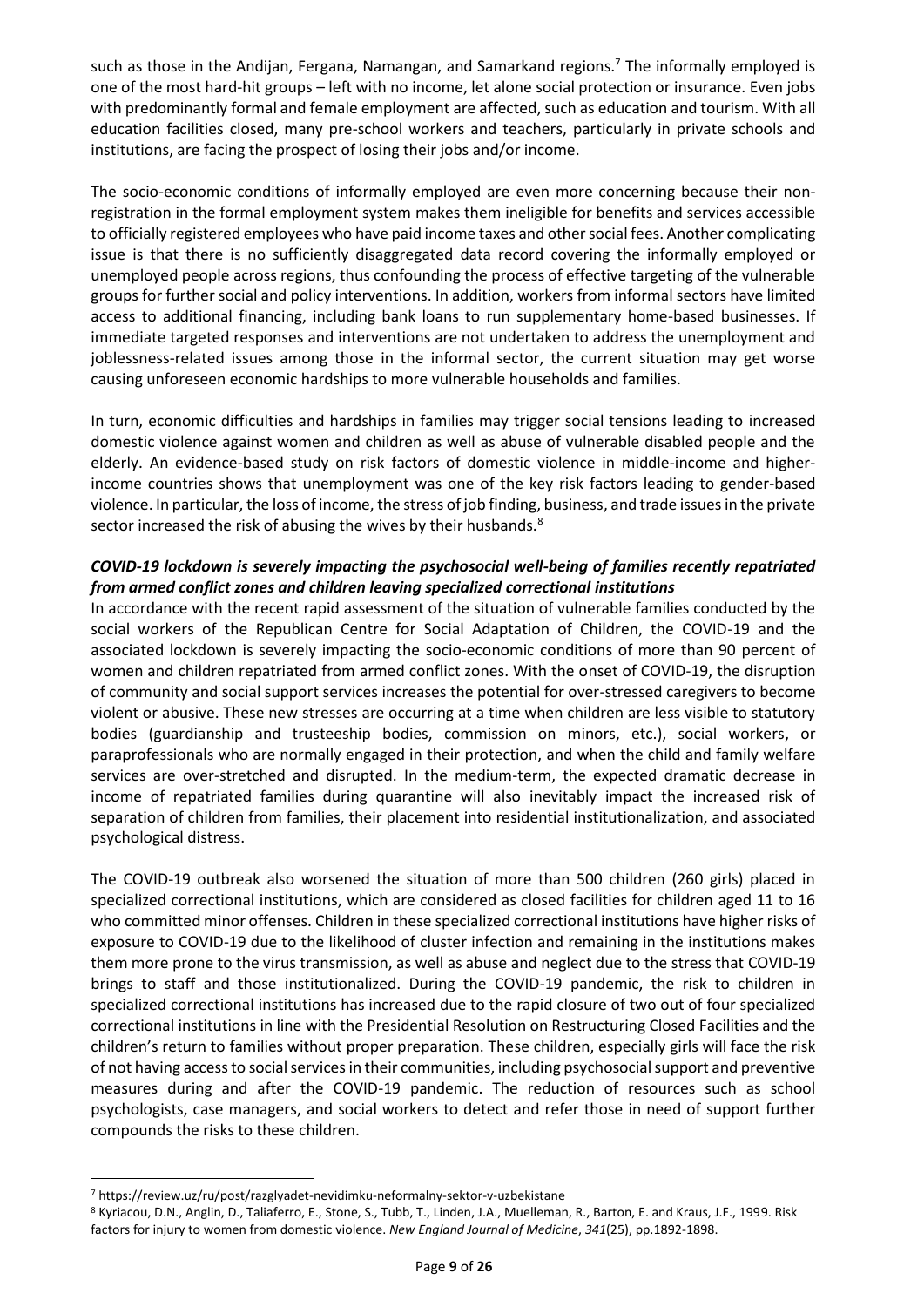#### *COVID-19 lockdown and the economic hardship has brought increased psychological stress on families and violence against women*

The data published by the Ministry of Internal Affairs of Uzbekistan for May 2020 shows that on a weekto-week basis the number of reported cases increased from 54 to 170, the protection orders issued increased from 90 to 241. Amidst the COVID-19 outbreak, two well-established NGOs' hotlines experienced a fivefold increase in calls in the first week of the stay-at-home modality. In their calls to the hotlines, survivors noted that their situation worsened due to increased stress in their families caused by lockdown measures and economic hardship. These registered numbers probably represent a fraction of the true scale of violence in the country. Many endure violence because they are not aware of their rights and are too afraid to report the violence, seek help, or have no functioning shelters nearby to find refuge. In addition to psychological, legal support, the hotlines provide important referral services by placing survivors of GBV in scarce shelters that have space and funds. Further, when necessary, the hotlines perform case referrals to the police, health, and local authorities. The hotlines act as private communication channels for both victims and survivors. At the same time, there is an increasing demand for public information channels where all relevant authorities and service providers can present information about services available as well as statistics. Such broadcast channels will help to raise awareness about GBV and publish success stories to encourage more women to come out and seek the help they need.

The government adopted the Law on the "protection of women from harassment and violence" on 2 September 2019, which was institutionalised on 4 January 2020 through a special decree on the Cabinet of Ministers on "Protection order" to be issued by police. In support of the law, 197 shelters were established with partial funding from the Foundation under the Ministry of Mahalla and Family Support. Due to the limited funding support, there were only 14 operational shelters at the onset of COVID-19, while the rest faced staff and resource shortages. The system of shelters, once fully operational, has a strong potential to address the needs of survivors of GBV, but it is evolving and needs support during and in the immediate aftermath of the pandemic. The existing shelters experienced an increase in the number of survivors seeking support. Due to the economic impacts of COVID-19, even operational shelters experienced a sudden drop in resources they were getting from local authorities, communities, and private individuals. The few NGO shelters had to overcrowd their facilities and increasingly refuse to accept survivors on their premises because they could not provide space, food, and conditions of social distancing.

The COVID-19 lockdown has severely impacted women with disabilities and their families. Their allowances were already low and due to lockdown measures their families lost income opportunities. The NGOs that supported them also faced a sudden drop in the donations they received to help their clients. Women with disabilities and their families are sinking into deeper poverty, facing mounting debts for utilities, communication charges, and not enough income to buy food. With partial lockdown in place, the economic recovery will be slow, and these families will continue to experience hardship. In addition to food, the families also need immediate support to cover their internet and phone charges to keep them connected to emergency services and vital information resources, including on the job, education, and potential income opportunities. These lines of communication will also be important to ensure consideration of the needs of women with disabilities in the multi-sector coordination mechanism planned by the government to prevent and address all forms of domestic violence and leave no one behind.

#### *Returning migrants and migrants' family members, especially women left behind, are in critical need of psychological, legal, and socio-economic assistance, including reintegration support.*

Uzbekistan is the most populous and most migrant-sending country in Central Asia, with IOM estimating at least 3 million Uzbek nationals making earnings abroad, mainly in the Russian Federation, Kazakhstan, and Turkey. According to the government data, more than 140,000 migrants have already returned to Uzbekistan due to the COVID-19 crisis, with more expected to return once the travel restrictions are lifted. The economic slow-down and jo -cuts in destination countries, combined with a sharp decrease in the volume of remittances, leaves thousands of migrants, returnees and hundreds of remittance-dependent households, especially women and children in rural areas of the country, with almost no alternatives of income, thus pushing them into further poverty. Further, the lack of due community outreach,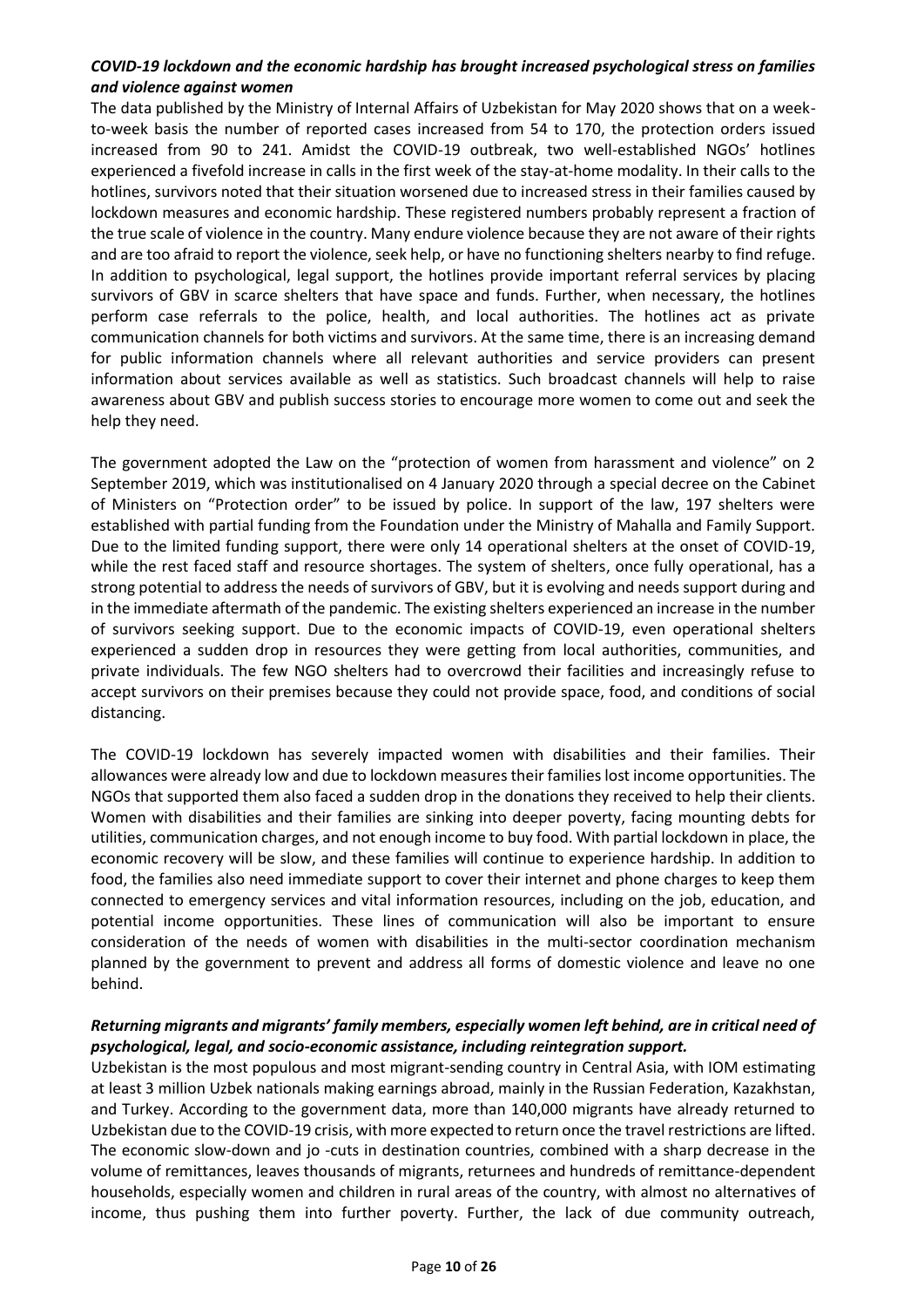counselling, assessment, referral, and identification of the most vulnerable returnees, as well as determination and addressing of their immediate and longer-term socio-economic needs would contribute to increased social tension and, even, social unrest.

The impact of disrupted migration in both the immediate- and longer-term is high. The effect of domestic disruptions on the incomes of the poor and vulnerable will be compounded by rapidly falling remittances, which predominantly accrue to low-income households in Uzbekistan. Due to travel restrictions, many seasonal migrants have not been able to return to work. According to data from L2CU, in April, the share of households with members currently abroad fell by 22 percent in comparison to the same period in 2019 (from 17 to 13 percent). In the longer-term, reduced legal migration options may also increase the risks of irregular migration and human trafficking, further exacerbating socio-economic vulnerabilities.

## **IV. How does this collaborative programme solve the challenge? Please describe your theory of change.**

The Joint Programme aims to help accelerate efforts to minimize the negative impacts of the pandemic on Uzbekistan's progress against its national SDGs, and in particular, to embed in the national socioeconomic response architecture a focus on minimizing exclusions and ensuring a strong focus on leaving no one behind both in the immediate term, and – through extensive engagement with government and civil society partners – in the longer term recovery, while also striving to minimise social tensions and reinforce social cohesion at both family and community level.

UNDP, UNICEF, UNFPA and IOM will be the recipient UN organizations (RUNOs). The RUNOs will collaboratively implement the Joint Programme, using their country-level and regional expertise, knowledge and staff. UNODC will provide technical and analytical support based on its mandate to provide harm reduction, treatment, and prevention support to ensure continuity of services to key vulnerable populations targeted by the Joint Programme. Other resident and non-resident UN agencies may collaborate on joint activities. Where relevant, the RUNOs will also involve national or international UNVs to support certain activities in local communities as well as online activities to target groups.

The Joint Programme's activities will complement the UN's existing programme portfolio under the current UNDAF, while ensuring enhanced impact and sustainability of the national COVID-19 anti-crisis programme and associated major IFI investments. The UN's ongoing collaboration with national partners on poverty reduction and social protection, as articulated in the draft National Poverty Reduction Strategy along with the draft National Social Protection Strategy, and the National Gender Equality Strategy and other relevant government programmes and policies also inform the Joint Programme. The Joint Programme builds on the evidence on vulnerable groups and gaps in social protection that the UN Country Team generated in the past couple of years through joint effort, such as the comprehensive social protection system assessment (CODI) by the UN and World Bank and a comprehensive [situational analysis](http://www.un.uz/files/UN%20Brief%20Report%20Disabilities/Brief_report_UN_en_UNColor.pdf) on disability commissioned by the UN.

While the proposed Joint Programme seeks to provide rapid solutions to protect the most vulnerable during a time of crisis and help lay the groundwork to build back better, at the same time, the design of this Joint Programme complements longer-term national efforts to build an integrated and inclusive social protection system in Uzbekistan which the flagship UN Joint Programme on Social Protection supports under the Joint SDG Fund. The UN Country Team will ensure synergies across these initiatives, while also helping to build partnerships and demand for deeper social protection reform, thereby further enhancing the Joint Programme's social protection results.

This Joint Programme, in supporting a more effective government response to the immediate social and economic needs of target groups impacted by COVID-19, focuses on safeguarding the basic rights and freedoms of vulnerable and at-risk groups affected by the quarantine, physical isolation measures, travel bans and overall economic downturn. In particular, the Joint Programme focuses on the right to health, right to safety and protection from violence, right to employment, right to social security, right to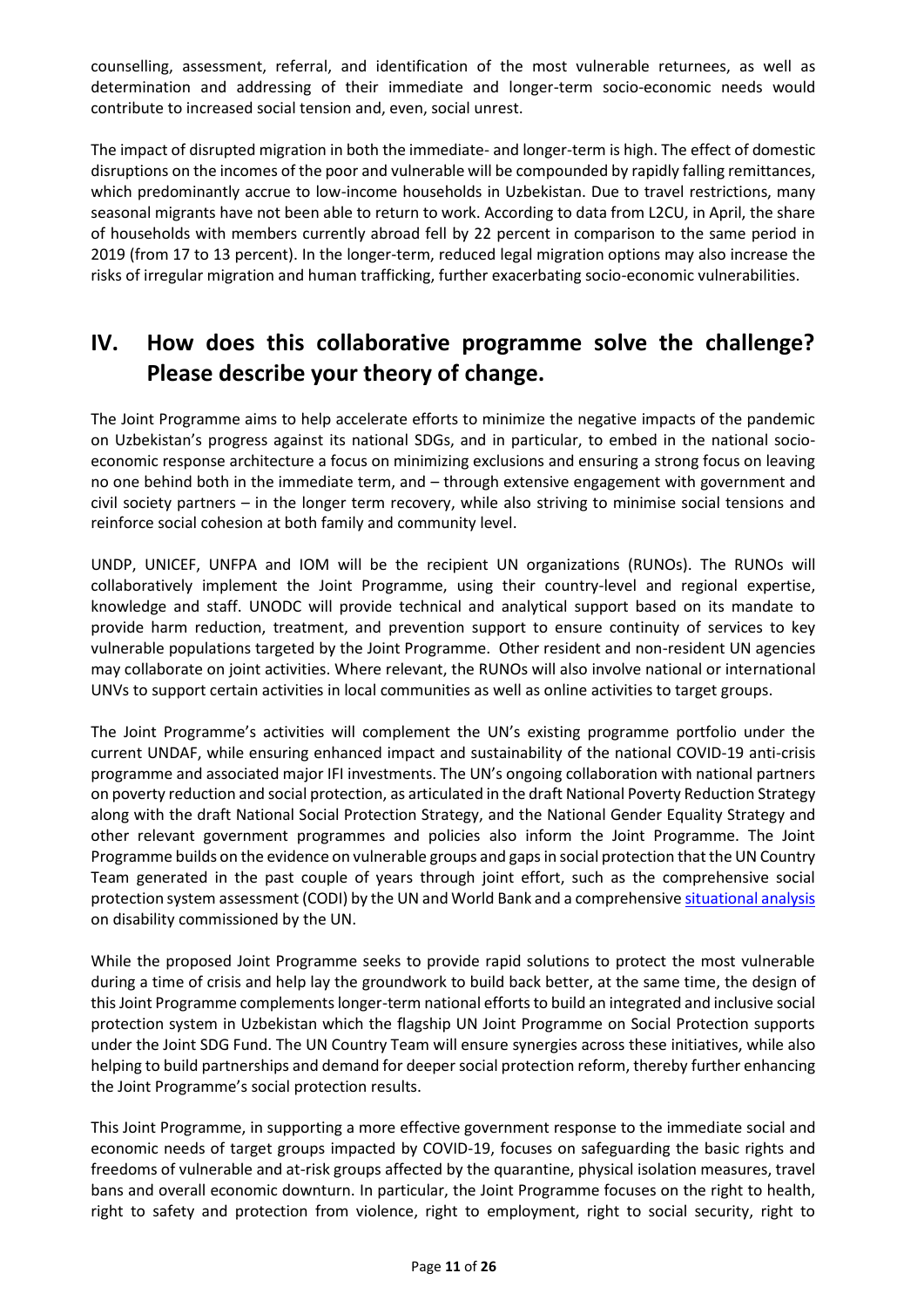participation and inclusion, socio-economic rights of children, as well as the right to peace and security. The concluding observations of UN Treaty Bodies, such as CEDAW, HRC, CRC, and CESCR committees on consideration of national reports of Uzbekistan and corresponding normative framework of international human rights conventions will be at the core of the policy advice, development interventions, research and risk analysis as well as monitoring of the impact of the Joint Programme's results.

The Joint Programme will benefit from the UN Country Team's status as a fast-track UN Youth 2030 pilot, ensuring a strong youth-orientation and continuous youth consultation (through both U-Report and the UNCT Youth Advisory Board). The involvement of CSOs and consultations with relevant target groups (including the UNCT Youth Advisory Board) will be key to making inclusive dialogue with all partners at all levels and taking informed decisions within the project management arrangements. The UNCT Gender Theme Group will also provide input and feedback to the Joint Programme on a periodic basis.

Considering the collaborative and inclusive approach that the Joint Programme will carry out, the proposed interventions will help the government and relevant organizations to have a better picture about the scope of vulnerabilities of those who suffered most from the COVID-19 crisis. By responding to the immediate needs of the vulnerable groups and preparing for the longer-term recovery, the Joint Programme will help decrease the overall negative effect of the pandemic, reduce deepening of inequalities not only among vulnerable groups but within the society, and contribute to resilience and sustainable recovery from the effects of the COVID-19 crisis. This will contribute to the effective implementation of the government socioeconomic measures in line with the Agenda 2030 principle of 'leave no one behind' and will help to minimize the negative impact of the crisis on the achievement of Uzbekistan's national SDGs. Taking this into account, the theory of change of the Joint Programme is as follows.

| By understanding the needs                                                                                                                              | And delivering immediate response                                                                                                                                                           |                                                                                                                                                                                        |  |  |
|---------------------------------------------------------------------------------------------------------------------------------------------------------|---------------------------------------------------------------------------------------------------------------------------------------------------------------------------------------------|----------------------------------------------------------------------------------------------------------------------------------------------------------------------------------------|--|--|
| If we can effectively<br>minimize and reduce the<br>impacts of COVID-19 to                                                                              | We leave no one behind<br>And we partner with key                                                                                                                                           |                                                                                                                                                                                        |  |  |
| vulnerable groups<br>including those in the<br>informal employment<br>sector, women, children,<br>and migrants through a<br>multi-sectoral intervention | government and civil<br>society organizations to<br>deliver the immediate<br>socioeconomic protection<br>services to the vulnerable<br>groups and prudently plan<br>to building back better | Then, we can increase the<br>resilience of the vulnerable<br>groups to the longer-term<br>social and economic<br>impacts of COVID-19 and<br>help them not fall into<br>further poverty |  |  |

### **V. Documentation**

Even prior to the detection of the first COVID-19 case in Uzbekistan, since January 2020, the UNCT and the GoU have been preparing independently and jointly to address possible COVID-19 impacts. The figure below provides a timeline on how the UNCT together with the government and other development partners address the immediate and potential cumulative impacts of COVID-19.

On March 15, the government [reported](https://uznews.uz/ru/article/19527) Uzbekistan's first COVID-19 case, and the GoU rolled out immediate health response measures including border closures, observance of quarantine, physical distancing, and limited mobility. Immediately, WHO worked with the Ministry of Health to complete and post the nationa[l Strategic Preparedness and Response Plan](https://www.dropbox.com/sh/vsy4uuydvdyyuq4/AABwv0LiVHaMCLpU0yj1WCgea?dl=0) on the WHO partner portal initially on March 20 with the latest version updated on 6 April. Concurrent to these immediate actions, the UN RCO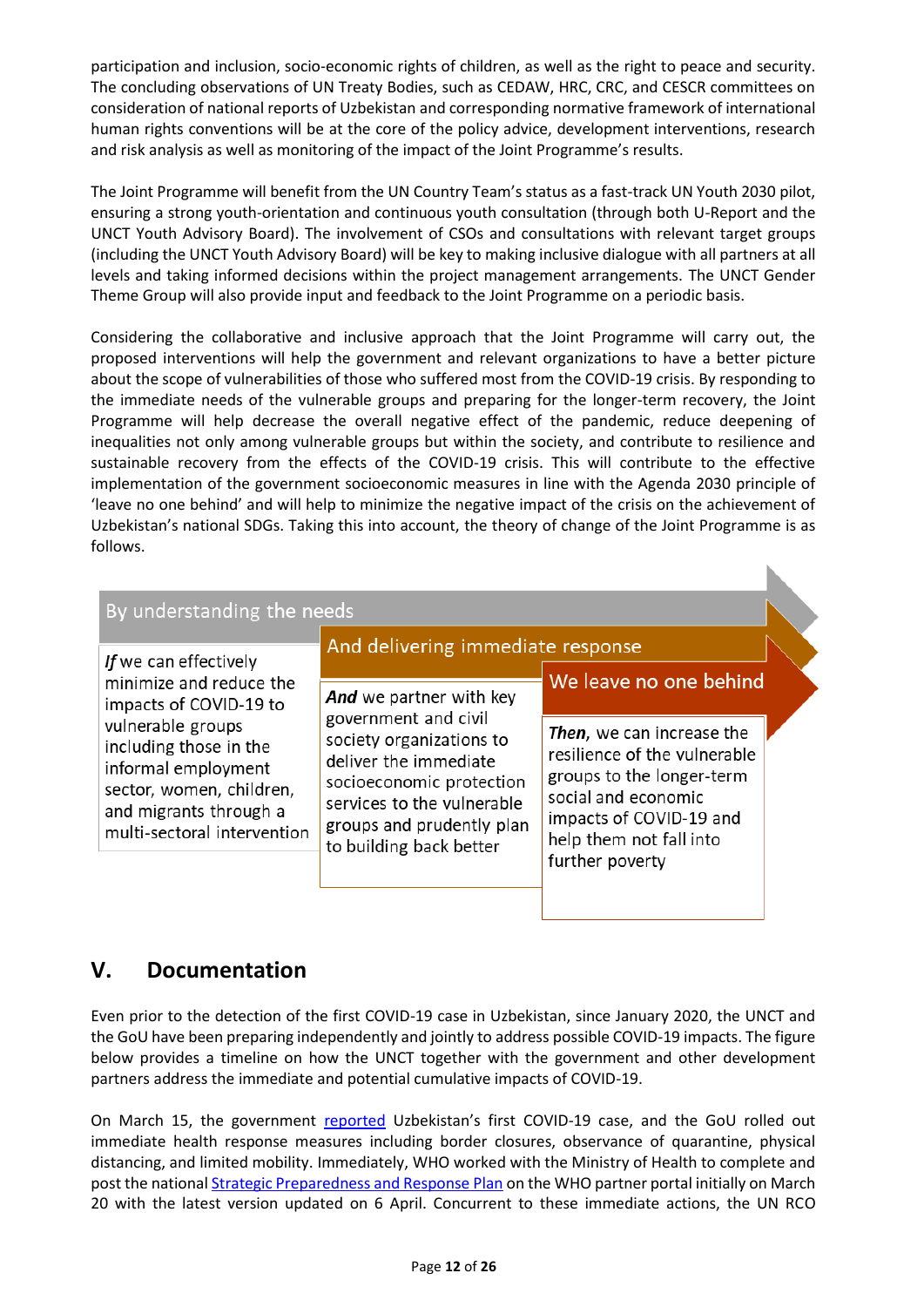launched th[e COVID-19 financial tracking matrix](https://www.dropbox.com/sh/vsy4uuydvdyyuq4/AABwv0LiVHaMCLpU0yj1WCgea?dl=0) to help match available resources with the SPRP priorities and started producing a joint UN-WH[O daily Sitrep.](http://www.un.uz/pages/display/publications)



In late March, the GoU formed th[e Republican Anti-Crisis Commission](https://lex.uz/docs/4770763) in preparation for the medium- and longer-term health, social, and economic impacts of COVID-19 and launched the first iteration of the [national anti-crisis plan.](https://www.mf.uz/home/o-ministerstve/press-sluzhba/minfin-news/5015.html)

The UNCT formed a joint UNCT and IFI [Crisis Management Team](https://www.dropbox.com/sh/vsy4uuydvdyyuq4/AABwv0LiVHaMCLpU0yj1WCgea?dl=0) chaired by the UN RC, and created relevant Task Forces to support the national response. The task forces are:

- Health Capacity-Building Task Force (Chaired by WHO)
- Health Procurement Task Force (Chaired by Ministry of Investments and Foreign Trade, with UNDP and ADB)
- Socio-Economic Mitigation Task Force (Co-chaired by UNDP and the World Bank)
- Protection and Key Populations Task Force (Chaired by UNFPA with participation of UN and INGOs)
- Crisis Communications Task Force (chaired by RCO and UNICEF)

At present, the GoU is developing an updated National Plan of Action for Combating COVID-19 with a socio-economic focus and consulting the UN system in the process. The Protection and Key Populations Task Force has developed an updated [Leave No One Behind analysis,](https://www.dropbox.com/scl/fi/3uku9ky358nvqphf4eyv0/LNOB-Covid19-UZB-Analysis-Protection-KP-TF-Ver1-Final-24April-2020.docx?dl=0&rlkey=cyw8lkccy6gzx0vwnregbgn8b) analysing which groups are particularly at risk due to the COVID-19 pandemic. This builds on the recently drafted Common Country Analysis (CCA) currently covering the time period up to end 2019 in preparation for the UN Sustainable Development Cooperation Framework 2021-25. The CCA will be updated during summer 2020. The task force has also developed policy briefs and analysis drawing on global standards to ensure the protection of the most vulnerable, such as [people living with HIV,](https://www.dropbox.com/sh/vsy4uuydvdyyuq4/AABwv0LiVHaMCLpU0yj1WCgea?dl=0) children in closed institutions, survivors of genderbased violence, labour migrants, [the elderly,](https://www.dropbox.com/sh/vsy4uuydvdyyuq4/AABwv0LiVHaMCLpU0yj1WCgea?dl=0) and those in informal employment, among others.

Meanwhile, the socio-economic Task Force has produced an initial draft mapping of assessments and data, as well as (forthcoming) [the socio-economic task force inventory](https://www.dropbox.com/s/uh02k6a6l823456/DRAFT%20Consolidated%20SocEcoTF%20Inventory%202020-04-21.xlsx?dl=0) of UN/IFI support, in line with the SG's Response and Recovery Framework. The World Bank has already conducted one round of its ongoing longitudinal survey [adapted to COVID-19.](https://www.dropbox.com/s/clvke62w3m5camp/Listening%20to%20the%20Citizens%20of%20Uzbekistan_COVID-19_APR_EN.pdf?dl=0)

[Link to Dropbox folder w](https://www.dropbox.com/sh/vsy4uuydvdyyuq4/AABwv0LiVHaMCLpU0yj1WCgea?dl=0)ith attachments linked to above.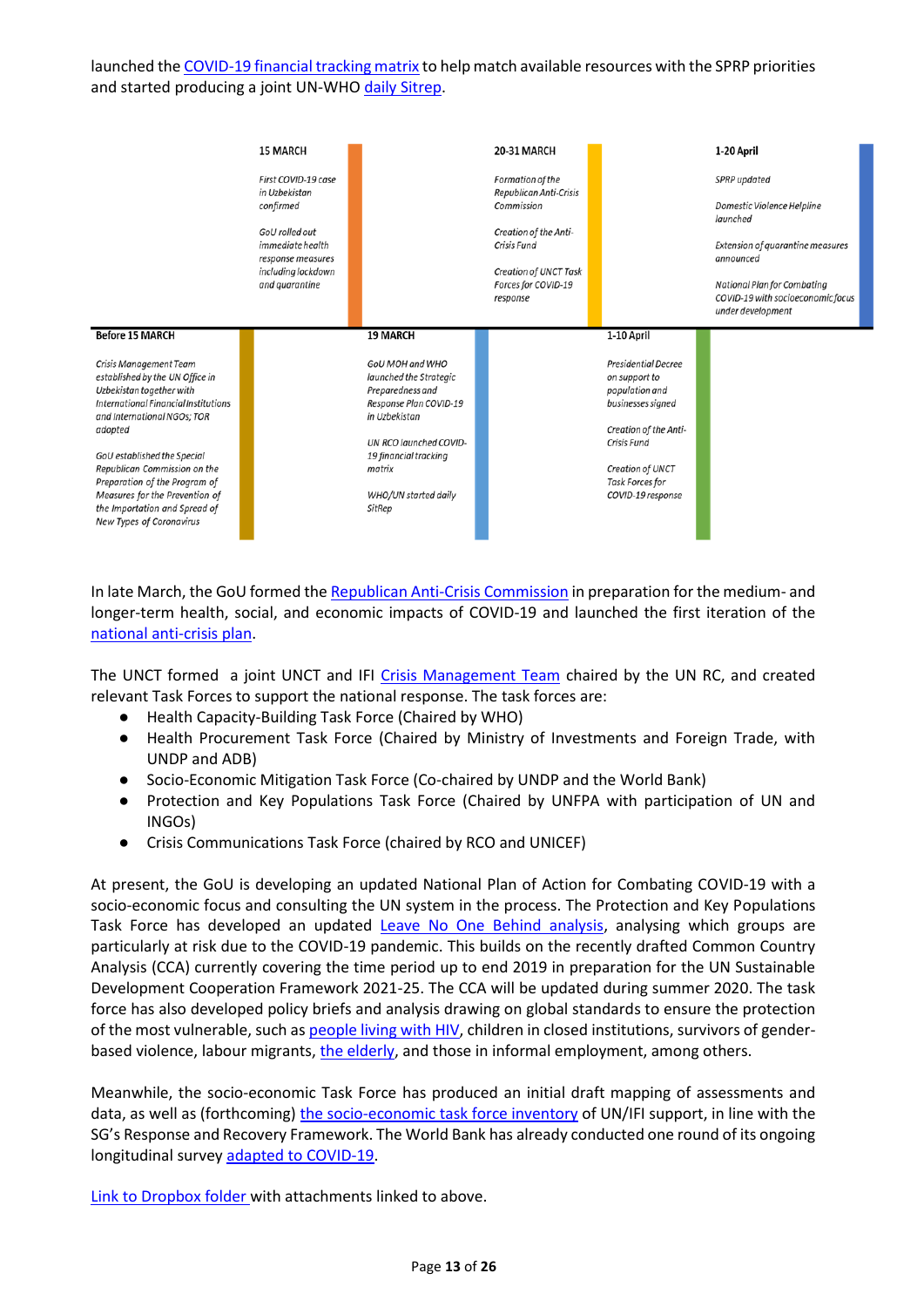### **VI. Target population**

#### *The fundamental focus of the Joint Programme is to deliver the most needed services to vulnerable groups*

Cognizant that the UN's COVID-19 Leave No One Behind (LNOB) analysis assesses that there is a considerable risk that the socioeconomic measures under the national Anti-Crisis Programme may fail to adequately reach and provide full-fledged and rights-based support to certain categories of vulnerable groups, this Joint Programme focuses on those identified by the UN COVID-19 Protection and Key Populations' Task Force LNOB analysis, and ongoing assessment exercises such as the World Bank's '[Listening to Citizens of Uzbekistan](https://www.worldbank.org/en/country/uzbekistan/brief/l2cu)' (L2CU), rapid assessments conducted by UNDP and other agencies. The data from the UN Results Group on Social Protection including the core systems diagnostics instrument (CODI) assessment also informed the identification of the target vulnerable groups for this Joint Programme. These groups are as follows: *a)* informally employed youth and women; *b)* recently repatriated families from armed conflict zones (Syria and Iraq), c) children in detention facilities including specialised correctional institutions or recently released from those; *d)* women at risk of being victims and survivors of gender-based violence and disabled people; *e)* returning migrants (returnees) and migrants' family members.

#### *Informally employed youth and women*

According to the April 2020 Listening to the Citizens of Uzbekistan (L2CU) survey, a higher share of people reports that they are unable to afford basic needs and are without savings. The survey showed that the share of households with at least one member actively working fell more than 40 percentage points (from 85 to 43 percent) between March and April. Declines have been the largest among the self-employed. The share reporting any self-employment income fell by 67 percent in comparison to the previous month. Lockdown and subsequent economic paralysis caused by the pandemic has been affecting disproportionately those in the informal sector. In Uzbekistan, they represent a significant number. The informally employed is one of the most hard-hit groups – left with no income, let alone protection or insurance. Even jobs with predominantly formal and female employment are affected, such as education and tourism. With all education facilities closed, many pre-school workers and teachers, particularly in private schools and institutions, are facing the prospect of losing their jobs and/or income.

Care burden increased during the COVID-19 pandemic created risks to stifle young women and girls' educational and employment opportunities. Girls tend to join their mothers in household care and domestic work. Recent data shows that adolescent girls spend significantly more hours on chores compared to their male counterparts. School closures mean that girls are taking on more chores at home and could lead to millions more girls dropping out of school before they complete their education, especially those living in poverty, in rural, isolated locations or with a disability. Evidence from other countries show that adolescent girls are at particular risk of drop out and not returning to school even after the crisis is over. These risks need to be further addressed by the post-pandemic recovery actions.

An insufficient state's funding for social protection and care systems weakened the ability to respond to the COVID-19 economic impact on people's lives. Increased investments in the gender-responsive social protection system will support income security and increase women's and families' resilience to future shocks. Evidence shows that the availability of these services increases women's ability to (re)enter the labour market, while also creating jobs – with important positive spill over effects on economic growth and household wellbeing. Since the Government intends to develop a new social protection strategy and integrate post-COVID-19 specific priorities, this momentum needs to be also used to advocate for recognition of unpaid care work and for investments in social care infrastructure – including expanded access to affordable quality child and long-term care services – as important conditions for genderresponsive economic recovery efforts.

#### *Families recently repatriated from armed conflict zones and children leaving specialised correctional institutions (detention facilities)*

The Government of Uzbekistan returned 156 Uzbek women and children living in armed conflict zones in the Middle East, to Tashkent in May 2019. In October 2019, the Government repatriated another group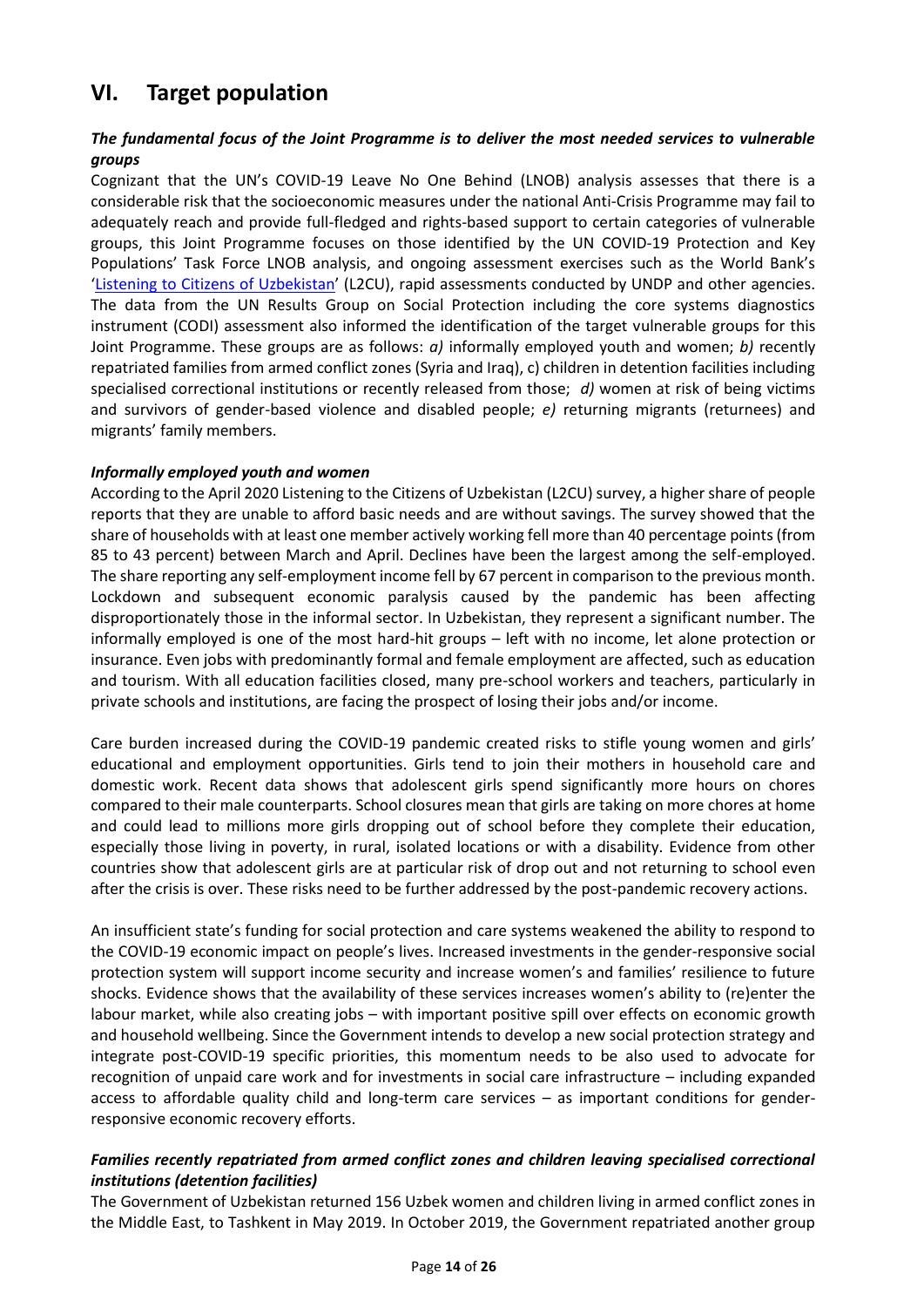of unaccompanied 64 children from Iraq, with ages ranging from 2 to 17 years. The returned population from armed conflict zones are 48 family units made up mostly of young women with an average age of 31, returning with biological children. Six grandmothers also returned. A total of 108 returnees were young children and gender parity was about even with 55 percent girls and 45 percent boys. Of the 64 children who were repatriated from Iraq, all were unaccompanied, though many came with siblings and other children with whom they had close kinship ties. Their ages mirrored those of the returnees from Syria, with 40 children being between 0-6 years, 22 between 7-14 years, and only 2 children between 14- 17 years old; 48 percent of which were girls and 52 percent were boys.

Within the Governmental Action Plan of the Cabinet of Ministers, the Government assigned the newly established Ministry of Mahalla and Family Support to continue providing re-integration services and ensure smooth rehabilitation of returnees. Amidst the onset of the COVID-19 pandemic, the Government also continues addressing the needs of 515 children in four specialized correctional institutions and making mitigation plans to start reintegrating boys and girls from specialized correctional institutions back into their families and communities in the medium-term. The reintegration process coincides with the Presidential Resolution #4342 of May 2019 which calls for the closure of two out of four specialized correctional institutions in Uzbekistan.

Considering the above, the Joint Programme through UNICEF's access to returned families and detention facilities will specifically reach 100 children repatriated from armed conflict zones out of 172 and around 100 boys and girls leaving specialised correctional institutions. The output of the Joint Programme will be implemented through support to the MMFS to lead intensive case management to determine the needs of the targeted population affected by the COVID-19 pandemic in the initial period followed by regular visits and referrals to existing services. These vulnerable children, especially girls may face the risk of stigma and not having access to services, including psychosocial support and response services for genderbased violence during and post COVID-19. Therefore, the family specialists, social workers and psychologists will be supported to facilitate their reintegration into their communities and to have sustained access to psychosocial support services, including virtual and adapted one-to-one counselling.

#### *Women at risk of being victims and survivors of gender-based violence and people with disabilities*

The Ministry of Internal Affairs of Uzbekistan and NGOs report more cases of gender-based violence during the COVID-19 pandemic. For example, in May 2020 the number of the issued protection orders increased from 90 to 241. Victims and survivors who turned to the state authority and NGOs reported that due to lockdown and economic hardship their situation worsened, and many lost hope that it may ever improve. The number of reported cases to NGO hotlines increased during the lockdown. Specifically, in the first three months of 2020, the number of calls was less than 300, while during the first month of the quarantine there were 203 registered calls to the same hotline.<sup>9</sup>

To address the surge in violence and support survivors of GBV, the Joint Programme will support 14 shelters (one in each province) with food assistance, procurement of basic hygiene items, putting in place legal and psychological support to cover an expected number of 360 women. To provide legal, psychological counselling and referral services nationwide to at least 200 GBV survivors per month, including women with disabilities, the Joint programme will revive the national hotline. Currently, the 4,200 subscribers of the "No to Violence" Telegram channel will continue posting daily information on GBV statistics, legal advice, information on service providers, including shelters, and success stories to encourage women to come out and seek help. Further, the Joint Programme will encourage subscription of nearly 10,000 representatives from the Ministry of Mahalla and Family Support. To address the specific needs of women with disabilities and families with disabled children, the Joint Programme will strengthen the partnership with the NGO 'Opa-singillar' (literally 'Sisters') and will provide funding to cover the needs of 300 families with food assistance and hygiene items, get connected to critically important for the

<sup>9</sup> As noted by the UN Secretary-General's message on gender-based violence and COVID-19 made on 5 April 2020, though essential to suppressing COVID-19, the lockdown measures can trap women with abusive partners. He went on to stress that amidst the global surge in domestic violence, local support groups were paralyzed or short of funds, and shelters were closed; others were full. He called on countries to make the prevention and redress of violence against women a key part of their national response plans for COVID-19, increase investments in online services and civil society organizations, and declaring shelters as essential services.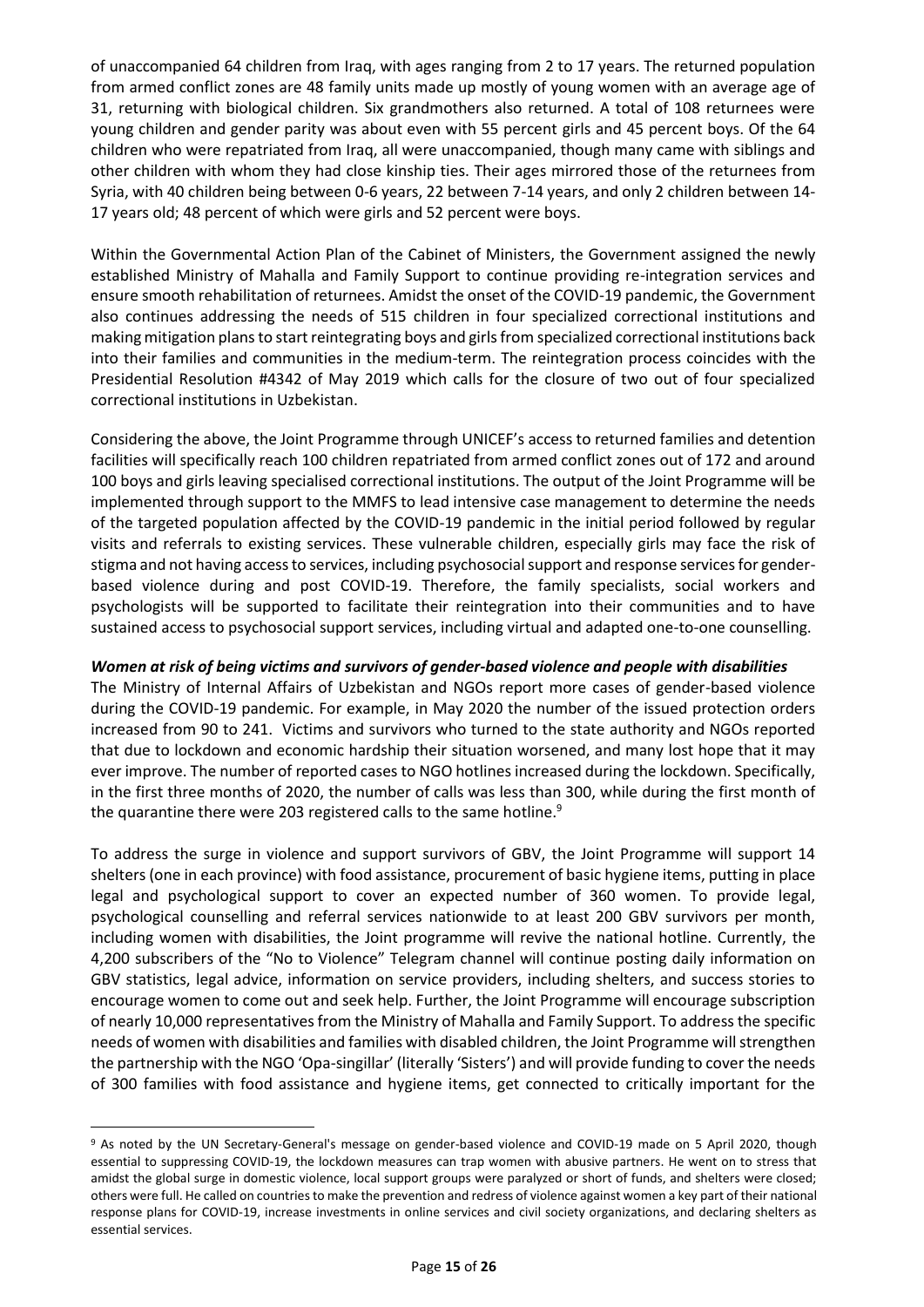disabled people mobile connection, inclusive to the basic social services. Through connecting to social news and issuing a newsletter Opa -singillar NGO will raise awareness among women with disabilities and their families in Tashkent region about their rights, opportunities to access medical and social aid, get informed and updated on educational, vocational and job opportunities

#### *Returning migrants and migrants' family members*

According to the April 16, 2020 data from the Ministry of Employment and Labour Relations of Uzbekistan<sup>10</sup>, the GoU counted more than 140,000 migrant workers, who had returned home without a source of income. Amidst the ongoing COVID-19 crisis and linked economic disruptions and job-cuts in destination countries, the government expects that many more migrants will return home with no or very limited means for self- and family-support. Moreover, as the latest L2CU survey from April 19 indicates that remittances have fallen by more than half, pushing hundreds of households into poverty. Asthe L2CU survey stresses, the share of households receiving any remittances fell by 54 percent over the same period the previous year. Among those that did receive remittances, the value of the median transfer fell by 21 percent. In April, the share of households with members currently abroad fell by 22 percent in comparison to the same period in 2019.

Future migration expectations have fully collapsed. In the first quarter of 2020, the number of respondents with household members considering seasonal migration fell by more than 95 percent over the previous year. In April 2020, there was not a single L2CU household reporting anyone considering migration abroad. The evidence gives bold grounds to consider vulnerable returning migrants (returnees) and migrants' family members, especially women dependent on remittances, as target groups under this Joint Programme.

### **VII. Who will deliver this solution?**

#### **Recipient UN Organizations**

**[UNDP,](https://www.uz.undp.org/content/uzbekistan/en/home.html) being a lead coordinator of this Joint Programme** and lead technical agency of the socio-economic response, has been supporting the Government of the Republic of Uzbekistan in job creation, labour market policies formulation, institutional capacity building, overview and diagnostics of the labour market and digitization to enhance public service delivery and social protection. UNDP is currently providing support to the Government of Uzbekistan in advancing the next stage of the labour market reform through continued support and capacity building, with a special focus on achieving greater efficiency, accountability and transparency of government in implementing labour market policies.<sup>11</sup> The work within this Joint Programme will feed into the broader effort on supporting the Government with elaborating the national Poverty Reduction Strategy, which UNDP is currently leading jointly with the World Bank, and into UNDP's engagement in the ongoing UN Joint Programme on Social Protection. UNDP will ensure that the measures and policies implemented within the context of COVID-19 response are well aligned and integrated into the Poverty Reduction Strategy. Since 2000 UNDP has been actively engaging with the Government on building national capacities to formulate evidence-based policies, build data ecosystems and promote the establishment of an effective monitoring framework based on accurate and readily available data. Besides, UNDP has extensively worked on facilitating job creation at the regional level, effectively implementing projects in the Aral Sea region, Fergana Valley, and other regions characterized by a large share of the vulnerable population.<sup>12</sup> While UNDP has more than 150 staff (10 of them will be involved in this project implementation) and project personnel with expertise on poverty reduction, employment, women empowerment, good governance and climate change in total, it will also involve UNVs where needed. In addition, a project manager and administrative-finance assistant will be hired. As Co-Chair of the UN/IFI COVID socio-economic Task Force, UNDP will ensure that the Joint Programme is complementary to the evolving UN-IFI socio-economic response programmes, so as to ensure enhanced impact and results across the wider UN/IFI offer.

<sup>10</sup> <https://mehnat.uz/en/news/open-letter-to-cotton-campaign-coalition-on-removing-the-uzbek-cotton-pledge>

<sup>11</sup> <https://www.uz.undp.org/content/uzbekistan/en/home/projects/promoting-youth-employment-in-uzbekistan.html>

<sup>12</sup> <https://www.uz.undp.org/content/uzbekistan/en/home/projects.html>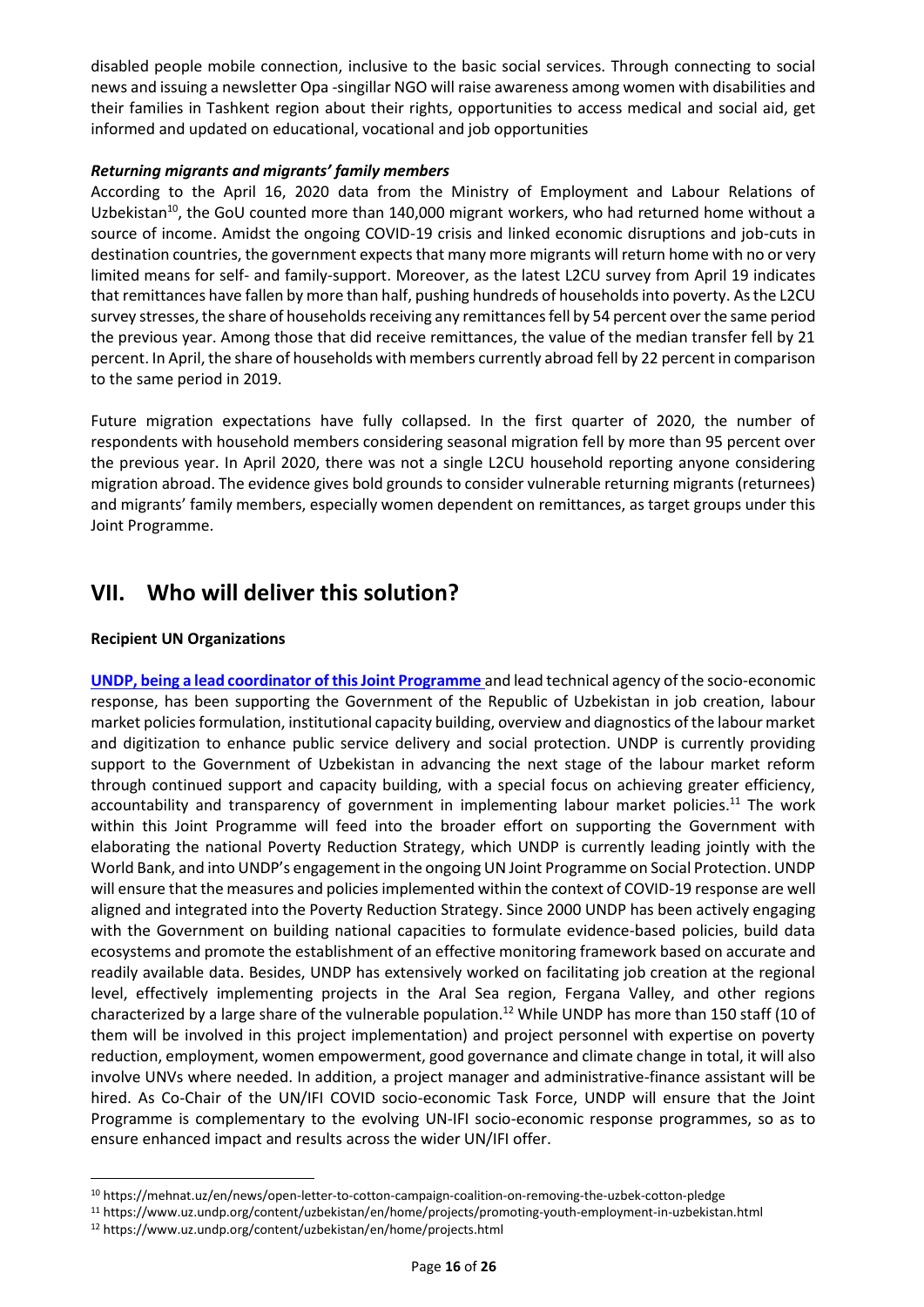**[UNICEF](https://www.unicef.org/uzbekistan/en)** is particularly concerned about the impact of COVID-19 on children repatriated from armed conflict zones and those leaving specialised correctional institutions who are already affected by poverty and social exclusion. UNICEF gained the trust of the Government of Uzbekistan to allow exclusive access to the returned women and children returned from armed conflict zones. In this context, UNICEF supported the Cabinet of Ministers to develop a joint Action Plan #2157 to ensure smooth re-integration of returned children into their communities. In addition, within the Presidential Resolution #4342 of May 2019 which calls for the closure of two out of four specialized correctional institutions in Uzbekistan, UNICEF is committed to providing capacity building activities to local authorities to apply a case management approach aimed at reducing the impacts of COVID-19 during the reintegration of children from specialised facilities back into their families. UNICEF child protection team consisting of two national officers will spend around 20 percent of their time per project duration for overall coordination and facilitation of the project implementation who are funded against UNICEF's own regular resources, specified as contributions to achieve the project objectives. The requested two social work consultants with expertise in developing rehabilitation and reintegration services will be engaged to build the capacity of service providers of the Ministry of Mahalla and Family Affairs. The Joint Programme will also extend the impact of the ongoing UNICEF-led UN Joint Programme on Social Protection.

**[UNFPA](https://uzbekistan.unfpa.org/en)** has been working with the National Gender Commission, CSOs and the Ministry of Mahalla and Family Support (MMFS) to raise awareness about the heightened risk of gender-based violence, limitations imposed by COVID-19 lockdown to help survivors and deteriorated financial situation of CSOs to shelter survivors and their children. UNFPA launched an information channel in the popular Telegram platform with over 4,200 subscribers at present, where the contact details of all relevant authorities and CSO service providers for GBV response are shared; the channel is also broadcasting legal advice, and operational summaries with GBV dynamic statistics from the government entities, including from the Ministry of Internal Affairs and CSOs. The channel is linked to legal and psychosocial help provided by CSOs through the hotlines, that are also supported by UNFPA. Several CSO shelters where survivors and their children found refuge and the NGO for women with disabilities were supported by UNFPA to survive through extremely difficult times during the COVID-19 lockdown. However, only survivors who reach out to these services will benefit, while many are too afraid or not well-informed to approach the helplines available. Therefore, the MMFS which has its branches in each mahalla nationwide, can consistently identify, help and link survivors to the relevant authorities, CSOs, and professional psychosocial support. The mahalla staff (specialists on family issues) also are encouraged to collect data and provide statefunded direct social support (though quite limited) to families in challenging situations, including elderly and people with disabilities. UNFPA will be working with NGOs of women with disabilities. In addition, two UNFPA full-time staff will be involved in the project implementation. As chair of the UN COVID Protection and Key Populations Task Force as well as the UNCT Gender Theme Group, UNFPA will ensure a consistent human rights, protection and gender lens are applied throughout all aspects of the Joint Programme.

**[IOM](https://www.iom.int/countries/uzbekistan)** as the UN agency leading on migration issues both globally and regionally, is actively engaging with various partners from the GoU, the private sector, civil society, local communities and individuals to reestablish means of socio-economic support to prevent human suffering during the crisis, as well as to provide for durable recovery in the post-crisis recovery environment. Within this Joint Programme for Uzbekistan, IOM will closely partner with the Ministry of Mahalla and Family Support and identified partner-NGOs to conduct analysis of the scale of return, undertake community outreach activities, assess the needs of returning migrants (returnees) and migrants' family members, especially women dependent on remittances, as well as to identify the most vulnerable ones in need of urgent support for reintegration and deliver tailored assistance. IOM, in close partnership with local NGOs, will be involved in outreach, assessment and identification activities, delivering counselling (both in-person and online), including socio-economic, psychological, legal, and business-counselling to the target groups. IOM will also work on enhancing referral of beneficiaries among the involved stakeholders. IOM possesses sufficient capacity to implement its part of the Joint Programme and is also fully backed by its offices in Central Asia, the main destination countries, HQ and Regional Offices. Furthermore, the PUNO maintains a wide-angle fruitful partnership with the key GoU institutions, a national network of partner-NGOs covering all the regions of the country. The IOM staff in Tashkent will be involved in the project implementation. IOM will apply its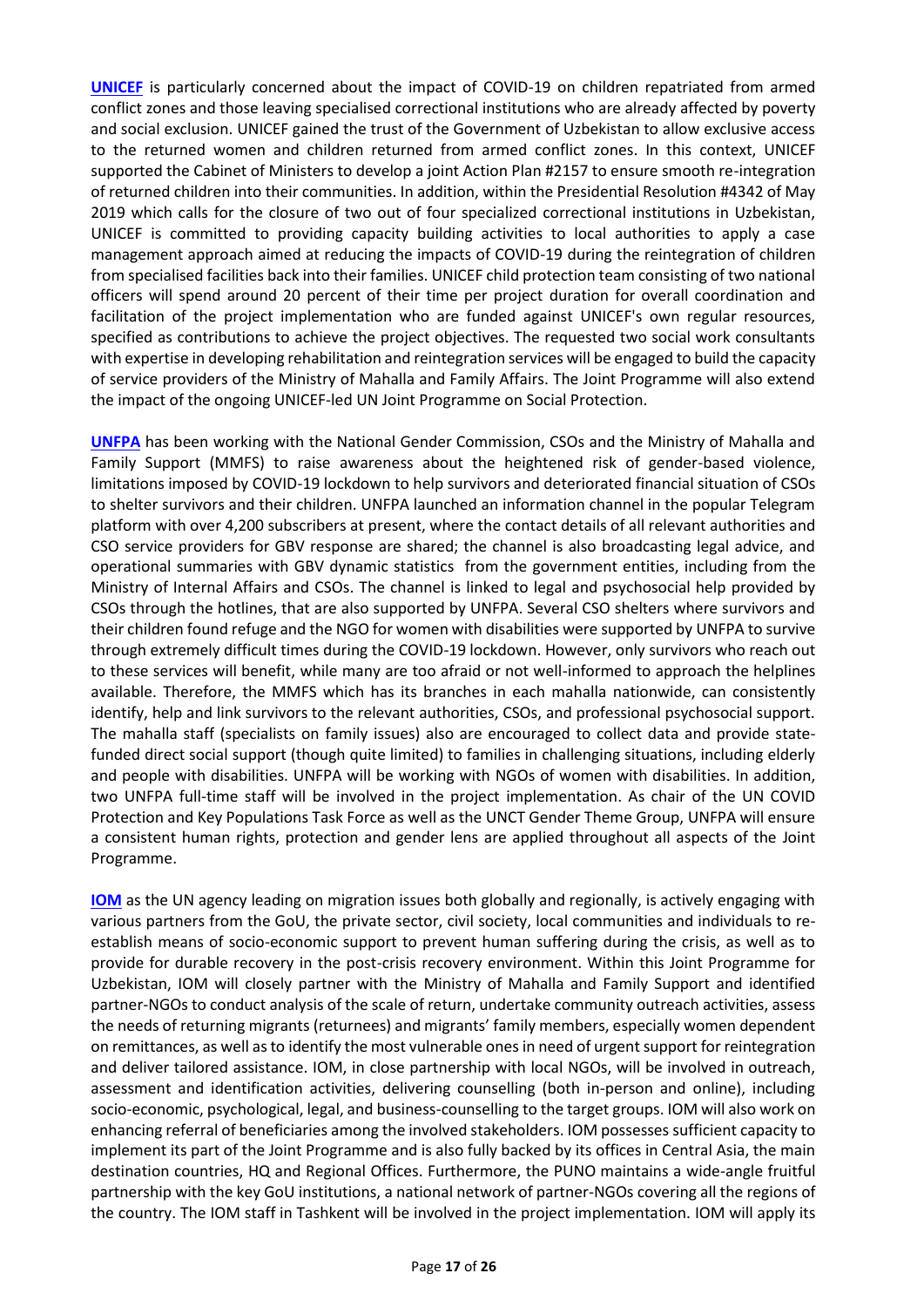vast experience and good methodologies in implementation of this project, in order to ensure a tailored and human-centred approach with sustainable results.

#### **Implementing UN Organization Partner**

**[UNODC](https://www.unodc.org/centralasia/index.html) (Technical Agency)** has extensive experience with harm reduction, drug treatment and prevention programs in Uzbekistan, which will be used to strengthen the capacity of the Ministry of Mahalla and Family Support to ensure continuity of services to key vulnerable populations during the COVID-19 crisis. As a technical agency, UNODC will not be receiving direct funding from the COVID-19 MPTF but will support implementation indirectly through letters of agreement or joint implementation of activities funded by RUNOs. UNODC will work with RUNOs to ensure expert support to the needs assessment and measures to ensure continuity of pharmacological and psychosocial therapy and other services for people living with HIV and drug disorders. In 2019, UNODC conducted a technical needs assessment, which resulted in a report with recommendations to guide support to the return, reintegration and rehabilitation of women and children returning from conflict zones. UNODC will partner with RUNOs on these issues. UNODC will partner with RUNOs to support the Ministry's functions to support family strengthening and better parenting during the COVID-19 epidemic, and to facilitate cooperation with police in matters of ensuring the rule of law and preventing violence against women and children in mahallas, including through the development of standard operating procedures to provide essential services to victims during and in the aftermath of COVID-19.

#### **National partners**

At the national strategic level, the RUNOs will coordinate with the Ministry of Economic Development and Poverty Reduction, Gender Equality Commission under the Senate as well as the Ministry of Mahalla and Family Support in close coordination with the Department of Cabinet of Ministers on Mahalla, Family and Youth supporting culture and public organizations affairs. To leverage the planned initiatives, the RUNOs also plan to involve the Ministries of Finance, Labour, Public Education, and Interior and others in support of a whole-of-government approach. The RUNOs will also work with civil society organizations and the UNCT Youth Advisory Board.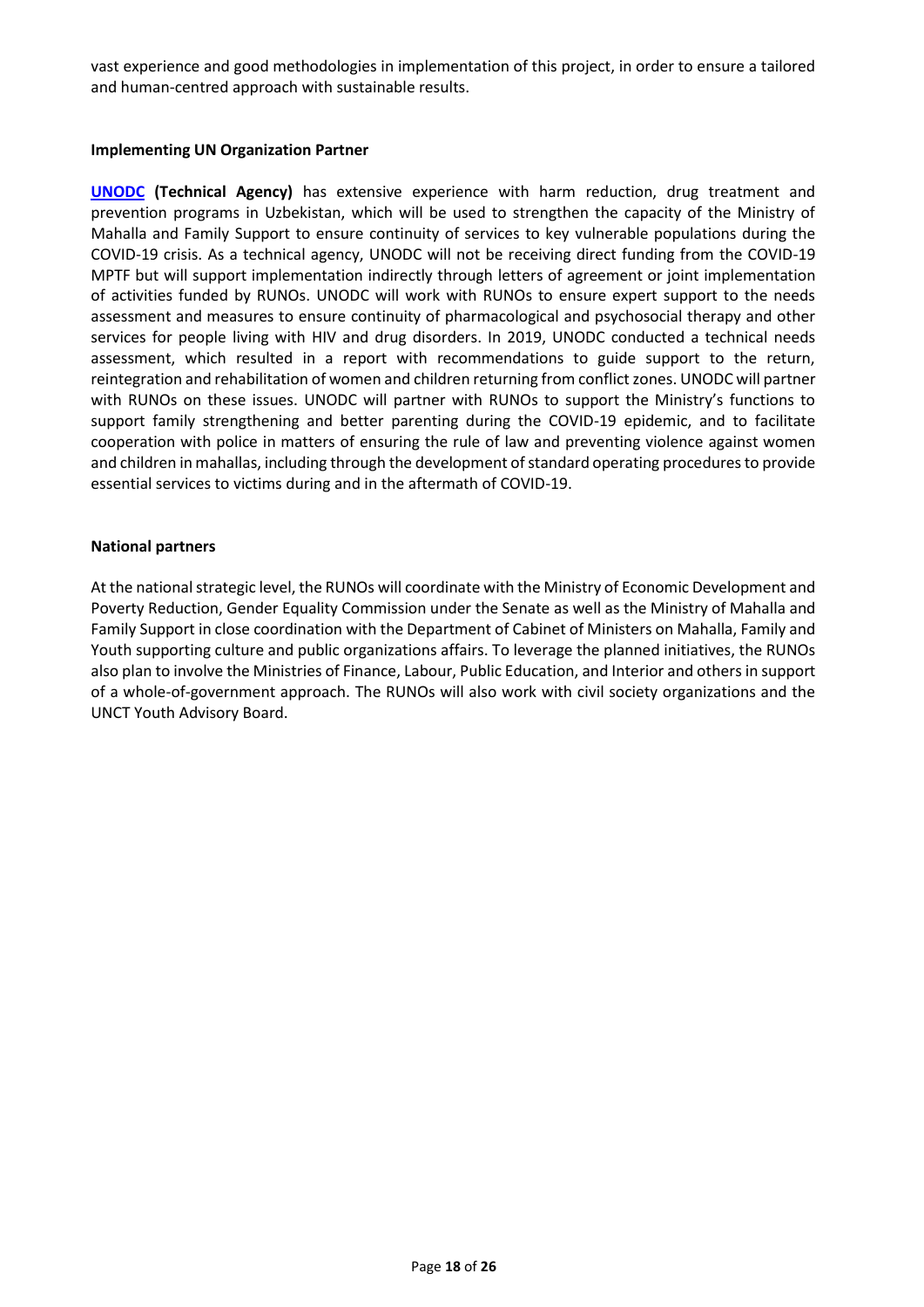#### *Monitoring and Evaluation Plan*

| <b>Monitoring Activity</b>                          | <b>Purpose</b>                                                                                                                                                                                                                                                                                                                                                                                                                                                                         | <b>Frequency</b>                                                     |
|-----------------------------------------------------|----------------------------------------------------------------------------------------------------------------------------------------------------------------------------------------------------------------------------------------------------------------------------------------------------------------------------------------------------------------------------------------------------------------------------------------------------------------------------------------|----------------------------------------------------------------------|
| <b>Track Results Progress</b>                       | Progress data against the results indicators in the RRF will be<br>collected and analysed to assess the progress of the joint<br>Programme in achieving the agreed outputs.                                                                                                                                                                                                                                                                                                            | Quarterly, or in<br>the frequency<br>required for<br>each indicator. |
| <b>Monitor and Manage</b><br>Risk                   | Identify specific risks that may threaten the achievement of<br>intended results. Identify and monitor risk management actions<br>using a risk log.                                                                                                                                                                                                                                                                                                                                    | Quarterly                                                            |
| Learn                                               | Knowledge, good practices and lessons will be captured<br>regularly, as well as actively sourced from other projects of<br>RUNOs and partners and integrated back into the joint<br>Programme.                                                                                                                                                                                                                                                                                         | December 2020                                                        |
| <b>Annual Project Quality</b><br><b>Assurance</b>   | The quality of the Programme will be assessed against UNDP<br>quality standards to identify Programme strengths and<br>weaknesses and to inform management decision making to<br>improve the joint Programme.                                                                                                                                                                                                                                                                          | Before the<br>official launch of<br>the Joint<br>Programme           |
| <b>Review and Make</b><br><b>Course Corrections</b> | Internal review of data and evidence from all monitoring actions<br>to inform decision making.                                                                                                                                                                                                                                                                                                                                                                                         | As necessary                                                         |
| <b>Project Report</b>                               | A progress report will be prepared by the Project Manager,<br>having received inputs from all RUNOs and partners, and<br>presented to the Project Board. The report will be prepared in<br>line with MPTF requirements.                                                                                                                                                                                                                                                                | At the end of the<br>programme<br>(final report)                     |
| <b>Project Review</b><br>(Project Board)            | The Programme's governance mechanism (i.e., project board)<br>will hold regular project reviews to assess the performance of<br>the project and review the Annual Joint Work Plan to ensure<br>realistic budgeting over the life of the project. In December<br>2020, the Project Board shall hold an end-of-project review to<br>capture lessons learned and discuss opportunities for scaling up<br>and to socialize project results and lessons learned with relevant<br>audiences. | 2 times during<br>programme<br>duration                              |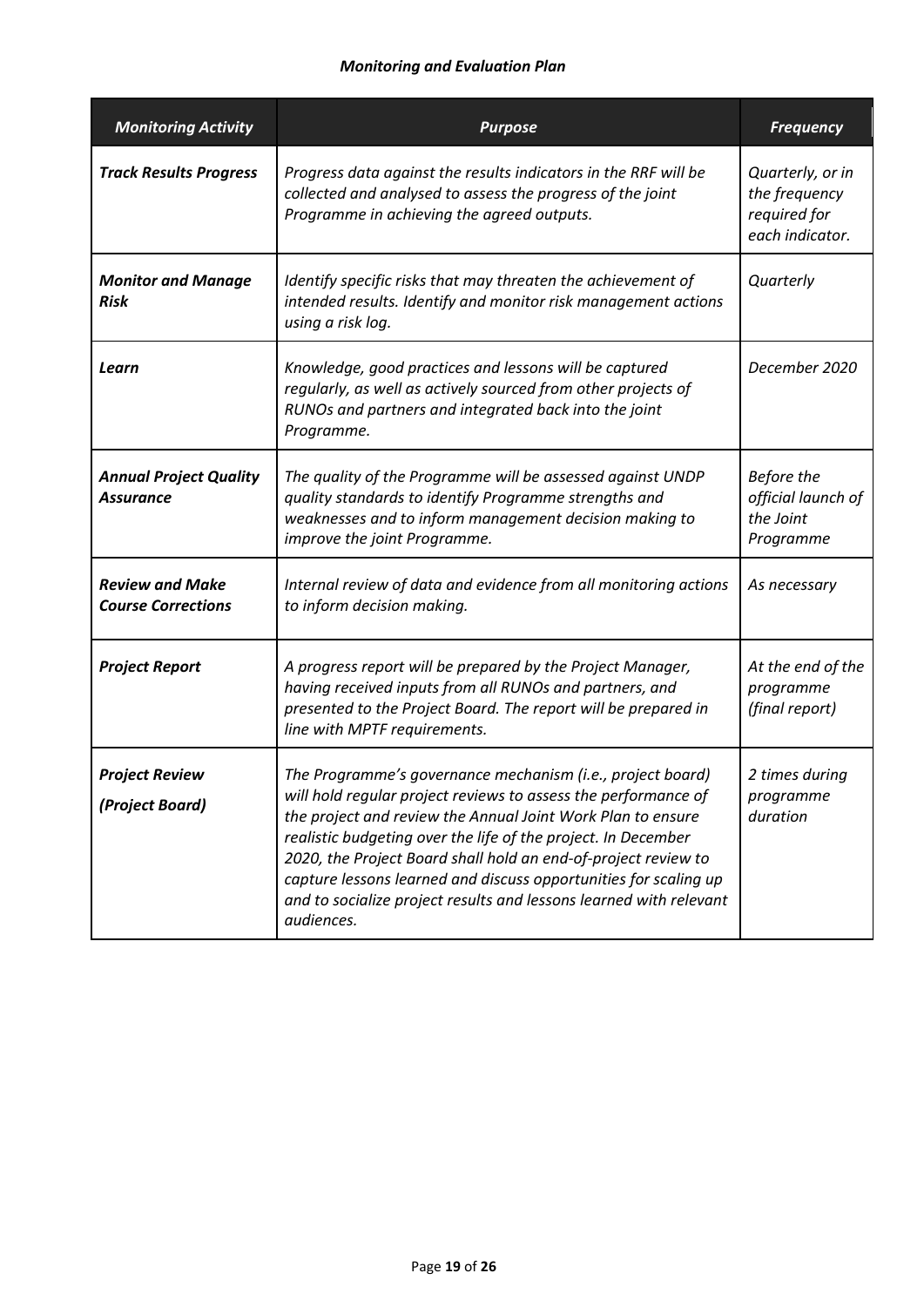### **Results Framework**

|                                    | The most vulnerable and at-risk groups (informally employed youth and women, returning                                                                                                                                                                                                                                                                                        |                    |                          |                              |                        |  |  |  |
|------------------------------------|-------------------------------------------------------------------------------------------------------------------------------------------------------------------------------------------------------------------------------------------------------------------------------------------------------------------------------------------------------------------------------|--------------------|--------------------------|------------------------------|------------------------|--|--|--|
| <b>Window 2:</b><br><b>Outcome</b> | migrants and migrants' family members, children leaving specialized correctional institutions,<br>recent returnees, PWDs, victims and survivors of gender-based violence) have sustained/better<br>access to socio-economic protection and inclusive gender responsive services including to legal and<br>psychosocial support activities during and post COVID-19 situation. |                    |                          |                              |                        |  |  |  |
|                                    |                                                                                                                                                                                                                                                                                                                                                                               | <b>Baseline</b>    | <b>Target</b>            | <b>Means of verification</b> | <b>Responsible Org</b> |  |  |  |
| <b>Outcome</b>                     | 2.1a                                                                                                                                                                                                                                                                                                                                                                          | data not available | 20% of the informally    | Reports of the               | <b>UNDP</b>            |  |  |  |
| <b>Indicator</b>                   | Percentage (%) of informally employed youth,                                                                                                                                                                                                                                                                                                                                  |                    | employed in 30 pilot     | Ministry of Mahalla          | Ministry of Mahalla    |  |  |  |
|                                    | women and men, targeted through this project                                                                                                                                                                                                                                                                                                                                  |                    | mahallas (out of which   | and Family Support           | and Family Support     |  |  |  |
|                                    | interventions, included into the programmes of                                                                                                                                                                                                                                                                                                                                |                    | 10% are women). 10%      | (MMFS), Ministry of          |                        |  |  |  |
|                                    | of the total number of<br>support of the Ministry of Mahalla and Family<br>Employment, Project                                                                                                                                                                                                                                                                                |                    |                          |                              |                        |  |  |  |
|                                    | Support and benefiting from access to socio-<br>informally employed<br>report, Government                                                                                                                                                                                                                                                                                     |                    |                          |                              |                        |  |  |  |
|                                    | economic protection and inclusive services                                                                                                                                                                                                                                                                                                                                    |                    | target group will be     | decision, national           |                        |  |  |  |
|                                    |                                                                                                                                                                                                                                                                                                                                                                               |                    | youth.                   | legislation portal,          |                        |  |  |  |
|                                    |                                                                                                                                                                                                                                                                                                                                                                               |                    |                          | <b>UNDP</b> reports          |                        |  |  |  |
|                                    | 2.1 <sub>b</sub>                                                                                                                                                                                                                                                                                                                                                              |                    | 50% (for each group)     | UNFPA and NGO                | <b>UNFPA</b>           |  |  |  |
|                                    | Percentage (%) of GBV survivors and their service                                                                                                                                                                                                                                                                                                                             | $\mathbf 0$        | GBV survivors, and       | reports,                     | Ministry of Mahalla    |  |  |  |
|                                    | providers, people with disabilities included into                                                                                                                                                                                                                                                                                                                             |                    | people with              | Reports of the               | and Family Support     |  |  |  |
|                                    | the programmes of support of the Ministry of                                                                                                                                                                                                                                                                                                                                  |                    | disabilities applying to | Ministry of Mahalla          | <b>NGOs</b>            |  |  |  |
|                                    | Mahalla and Family Support and are benefitting                                                                                                                                                                                                                                                                                                                                |                    | GBV hotline received     | and Family Support           |                        |  |  |  |
|                                    | from legal and psychosocial protection from GBV                                                                                                                                                                                                                                                                                                                               |                    | needed assistance        |                              |                        |  |  |  |
| Proposal                           | Output 2.1.1. The MMFS can better target social support to unemployed youth and women, people with disabilities, formerly employed in the                                                                                                                                                                                                                                     |                    |                          |                              |                        |  |  |  |
| <b>Outputs</b>                     | informal sector hardly hit by the COVID-19 crisis and improve professional skills and capacities of this vulnerable group to find jobs and                                                                                                                                                                                                                                    |                    |                          |                              |                        |  |  |  |
|                                    | effectively run small family-based businesses.<br>Output 2.1.2: Access to continuous child protection services is ensured through a remote case management approach and psycho-social support                                                                                                                                                                                 |                    |                          |                              |                        |  |  |  |
|                                    | to families repatriated from armed conflict zones and children leaving specialized correctional institutions during and post-COVID-19 pandemic.                                                                                                                                                                                                                               |                    |                          |                              |                        |  |  |  |
|                                    | Output 2.1.3: The most vulnerable returning migrants (returnees) and migrants' family members have access to sustainable reintegration                                                                                                                                                                                                                                        |                    |                          |                              |                        |  |  |  |
|                                    | opportunities, through reintegration support.                                                                                                                                                                                                                                                                                                                                 |                    |                          |                              |                        |  |  |  |
|                                    | Output 2.1.4. Mahalla specialists and partnering NGOs/rehabilitation centres have strengthened their capacities and resources to provide relevant<br>information, psycho-social support to survivors of gender-based violence and disabled                                                                                                                                    |                    |                          |                              |                        |  |  |  |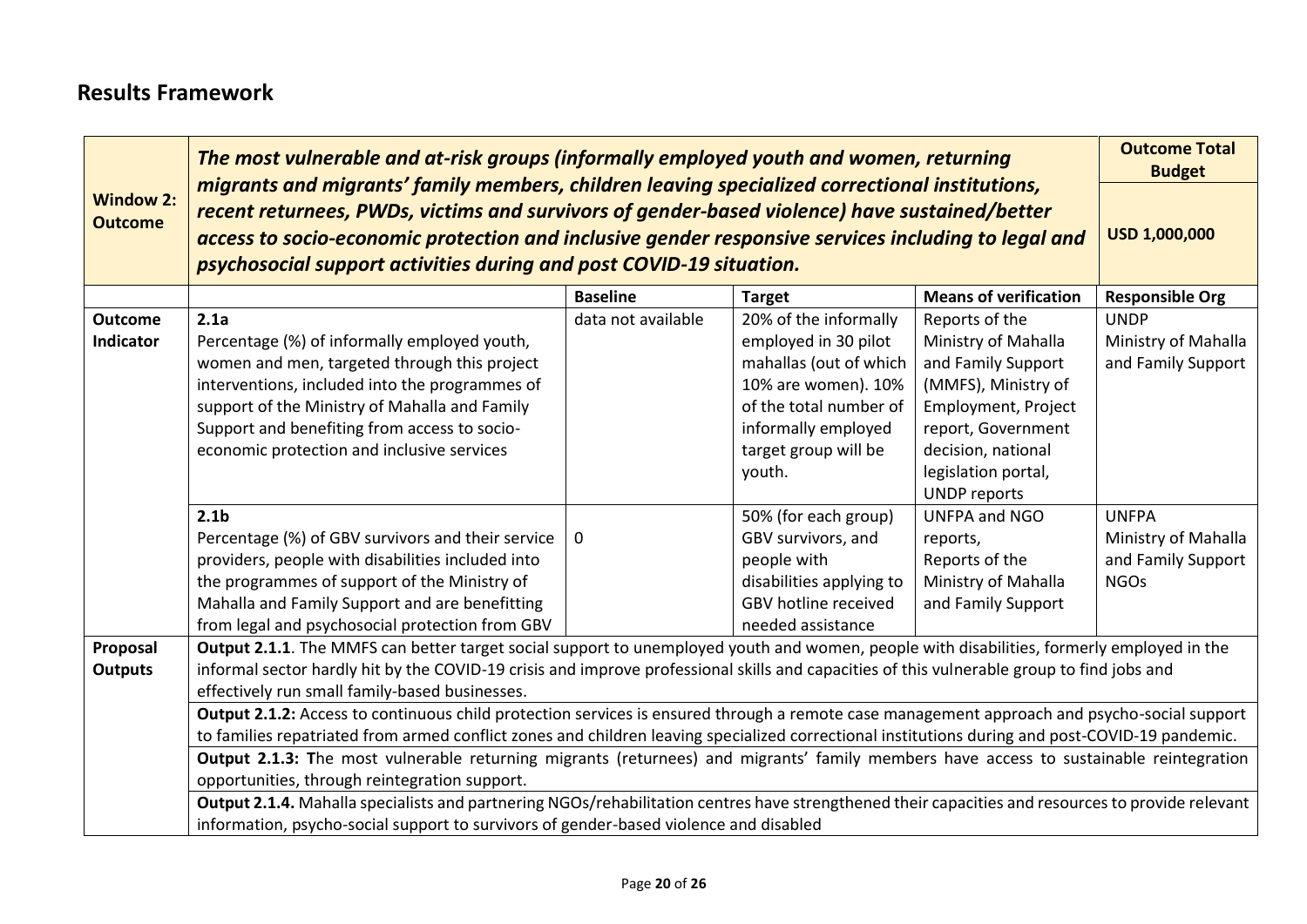|                                         |                                                                                                                                                                                                                                                   | <b>Baseline</b>                                                                                           | <b>Target</b>                                                                                                                                              | <b>Means of verification</b>                                                          | <b>Responsible Org</b> |
|-----------------------------------------|---------------------------------------------------------------------------------------------------------------------------------------------------------------------------------------------------------------------------------------------------|-----------------------------------------------------------------------------------------------------------|------------------------------------------------------------------------------------------------------------------------------------------------------------|---------------------------------------------------------------------------------------|------------------------|
| Proposal<br>Output<br><b>Indicators</b> | <b>Output indicator 2.1.1a</b><br>Gender responsive actions targeting unemployed<br>and informally employed youth and women are<br>implemented by the MMFS                                                                                        | Special programmes<br>targeting specifically<br>informally employed<br>are not<br>implemented by<br>MMFS. | Special programmes<br>to support informally<br>employed are piloted,<br>including online skills<br>development courses,<br>entrepreneurship<br>programmes. | Reports of the<br>Ministry of Mahalla<br>and Family Support                           | <b>UNDP</b>            |
|                                         | <b>Output indicator 2.1.2b</b><br>Number of children repatriated from armed<br>conflict zones and girls and boys leaving<br>specialized correctional institutions reached by<br>assessment and psychosocial support activities<br>during COVID 19 | 108 repatriated<br>children and 0<br>children leaving<br>institutions                                     | Additional 200 (40%<br>of them are girls)                                                                                                                  | Quarterly reports of<br>the MMFS and MOPE                                             | <b>UNICEF</b>          |
|                                         | <b>Output indicator 2.1.3a</b><br>Number of the most vulnerable returning<br>migrants (returnees) and migrants' family<br>members, benefitting from reintegration<br>assistance (disaggregated by sex and age)                                    | N/A                                                                                                       | 60<br>(35 men/25 women)                                                                                                                                    | List of beneficiaries,<br>Number of grants<br>issued,<br>IOM monitoring<br>reports    | <b>IOM</b>             |
|                                         | Output indicator 2.1.3b<br>Number of vulnerable returning migrants<br>(returnees) and migrants' family members,<br>received socio-economic, psychological and legal<br>counselling and advice, (disaggregated by sex and<br>age)                  | N/A                                                                                                       | 400<br>(200 men/200 women)                                                                                                                                 | List of beneficiaries,<br>Reports from partners,<br>IOM monitoring reports            | <b>IOM</b>             |
|                                         | <b>Output indicator 2.1.4a</b><br>Number of women - survivors of GBV have access<br>to safe shelters and referral services to receive<br>psychosocial and legal support to reintegrate to<br>the society (disaggregated by sex, age, disability)  | 26 women and<br>children                                                                                  | 280 women and childrenList of beneficiaries,                                                                                                               | Case reports from<br>shelters,<br><b>UNFPA</b> monitoring<br>reports                  | <b>UNFPA</b>           |
|                                         | Output indicator 2.1.4b<br>Number of families of women with disabilities<br>and women with children with disabilities<br>received social assistance, and access to<br>information and services.                                                   | 20 families                                                                                               | 300 families                                                                                                                                               | List of beneficiaries,<br>Reports from partner,<br><b>UNFPA</b> monitoring<br>reports | UNFPA                  |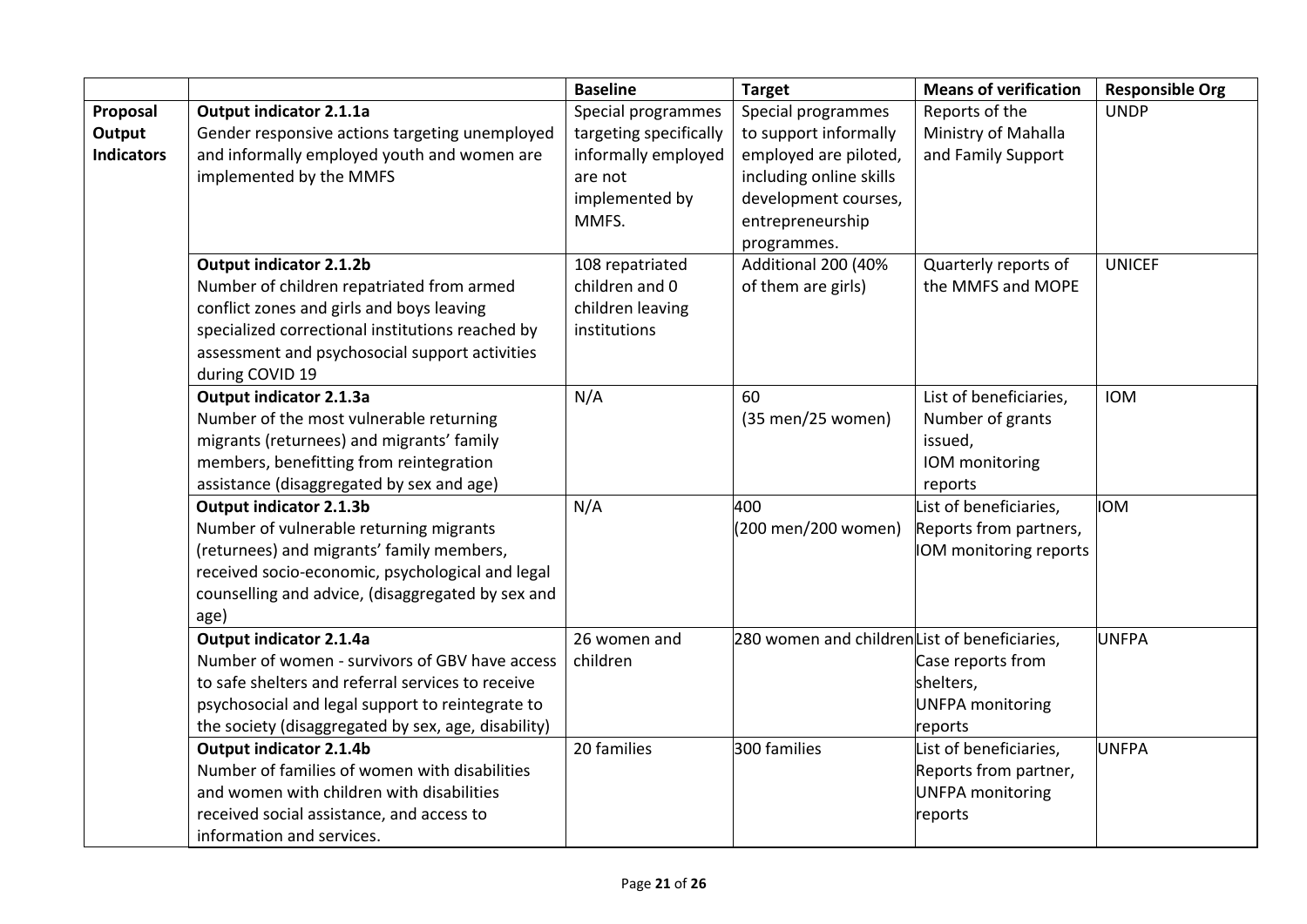# **SDG Targets and Indicators**

|                                                                                                                                                                                                                                    | Sustainable Development Goals (SDGs) [select max 3 goals]                                                                                                                                                                                                                                             |                                                                                                |                                                                                                                                                                                                                                                                                                                                                                                           |                                                                                                                                                                                                     |                                               |  |
|------------------------------------------------------------------------------------------------------------------------------------------------------------------------------------------------------------------------------------|-------------------------------------------------------------------------------------------------------------------------------------------------------------------------------------------------------------------------------------------------------------------------------------------------------|------------------------------------------------------------------------------------------------|-------------------------------------------------------------------------------------------------------------------------------------------------------------------------------------------------------------------------------------------------------------------------------------------------------------------------------------------------------------------------------------------|-----------------------------------------------------------------------------------------------------------------------------------------------------------------------------------------------------|-----------------------------------------------|--|
| $\Box$                                                                                                                                                                                                                             | SDG 1 (No poverty)                                                                                                                                                                                                                                                                                    | $\Box$                                                                                         | SDG 9 (Industry, Innovation and<br>Infrastructure)                                                                                                                                                                                                                                                                                                                                        |                                                                                                                                                                                                     |                                               |  |
| $\Box$                                                                                                                                                                                                                             | SDG 2 (Zero hunger)                                                                                                                                                                                                                                                                                   |                                                                                                | <b>SDG 10 (Reduced Inequalities)</b>                                                                                                                                                                                                                                                                                                                                                      |                                                                                                                                                                                                     |                                               |  |
| □                                                                                                                                                                                                                                  | SDG 3 (Good health & well-being)                                                                                                                                                                                                                                                                      |                                                                                                | П                                                                                                                                                                                                                                                                                                                                                                                         |                                                                                                                                                                                                     | SDG 11 (Sustainable Cities & Communities)     |  |
| □                                                                                                                                                                                                                                  | SDG 4 (Quality education)                                                                                                                                                                                                                                                                             |                                                                                                | ப                                                                                                                                                                                                                                                                                                                                                                                         | SDG 12 (Responsible Consumption &<br>Production)                                                                                                                                                    |                                               |  |
|                                                                                                                                                                                                                                    | <b>SDG 5 (Gender equality)</b>                                                                                                                                                                                                                                                                        |                                                                                                | $\Box$                                                                                                                                                                                                                                                                                                                                                                                    | SDG 13 (Climate action)                                                                                                                                                                             |                                               |  |
| $\Box$                                                                                                                                                                                                                             | SDG 6 (Clean water and sanitation)                                                                                                                                                                                                                                                                    |                                                                                                | $\Box$                                                                                                                                                                                                                                                                                                                                                                                    | SDG 14 (Life below water)                                                                                                                                                                           |                                               |  |
| $\Box$                                                                                                                                                                                                                             | SDG 7 (Sustainable energy)                                                                                                                                                                                                                                                                            |                                                                                                | $\Box$                                                                                                                                                                                                                                                                                                                                                                                    | SDG 15 (Life on land)                                                                                                                                                                               |                                               |  |
|                                                                                                                                                                                                                                    | SDG 8 (Decent work & Economic Growth)                                                                                                                                                                                                                                                                 |                                                                                                | $\Box$                                                                                                                                                                                                                                                                                                                                                                                    |                                                                                                                                                                                                     | SDG 16 (Peace, justice & strong institutions) |  |
| $\Box$                                                                                                                                                                                                                             | SDG 17 (Partnerships for the Goals)                                                                                                                                                                                                                                                                   |                                                                                                |                                                                                                                                                                                                                                                                                                                                                                                           |                                                                                                                                                                                                     |                                               |  |
|                                                                                                                                                                                                                                    | <b>Relevant SDG Targets and Indicators</b>                                                                                                                                                                                                                                                            |                                                                                                |                                                                                                                                                                                                                                                                                                                                                                                           |                                                                                                                                                                                                     |                                               |  |
| <b>Target</b>                                                                                                                                                                                                                      |                                                                                                                                                                                                                                                                                                       | Indicator # and Description                                                                    |                                                                                                                                                                                                                                                                                                                                                                                           |                                                                                                                                                                                                     | <b>Estimated % Budget</b><br>allocated        |  |
| 5.2. Eliminate all forms of violence<br>against all women and girls in the public previous 12 months, by form of violence and by<br>and private spheres, including traffickingage<br>and sexual and other types of<br>exploitation |                                                                                                                                                                                                                                                                                                       | occurrence                                                                                     | 5.2.1 Proportion of ever-partnered women and<br>girls aged 15 years and older subjected to<br>physical, sexual or psychological violence by a<br>current or former intimate partner in the<br>5.2.2. Proportion of women and girls aged 15<br>years and older subjected to sexual violence by<br>persons other than an intimate partner in the<br>previous 12 months, by age and place of | \$313,510 (31.4%)                                                                                                                                                                                   |                                               |  |
| services                                                                                                                                                                                                                           | 8.3 Promote development-oriented<br>policies that support productive<br>activities, decent job creation,<br>entrepreneurship, creativity and<br>innovation, and encourage the<br>formalization and growth of micro-,<br>small- and medium-sized enterprises,<br>including through access to financial | Indicator 8.3.1: Proportion of informal<br>employment in non-agriculture employment, by<br>sex |                                                                                                                                                                                                                                                                                                                                                                                           |                                                                                                                                                                                                     | $ $400,000(40\%)$                             |  |
|                                                                                                                                                                                                                                    | 10.7 Facilitate orderly, safe, regular and<br>responsible migration and mobility of<br>people, including through the<br>implementation of planned and well-<br>managed migration policies                                                                                                             | people                                                                                         | earned in country of destination<br>Indicator 10.7.2: Number of countries with                                                                                                                                                                                                                                                                                                            | Indicator 10.7.1: Recruitment cost borne by<br>employee as a proportion of monthly income<br>migration policies that facilitate orderly, safe,<br>regular and responsible migration and mobility of | $\ket{\$ 286,490\ (28.6\%)}$                  |  |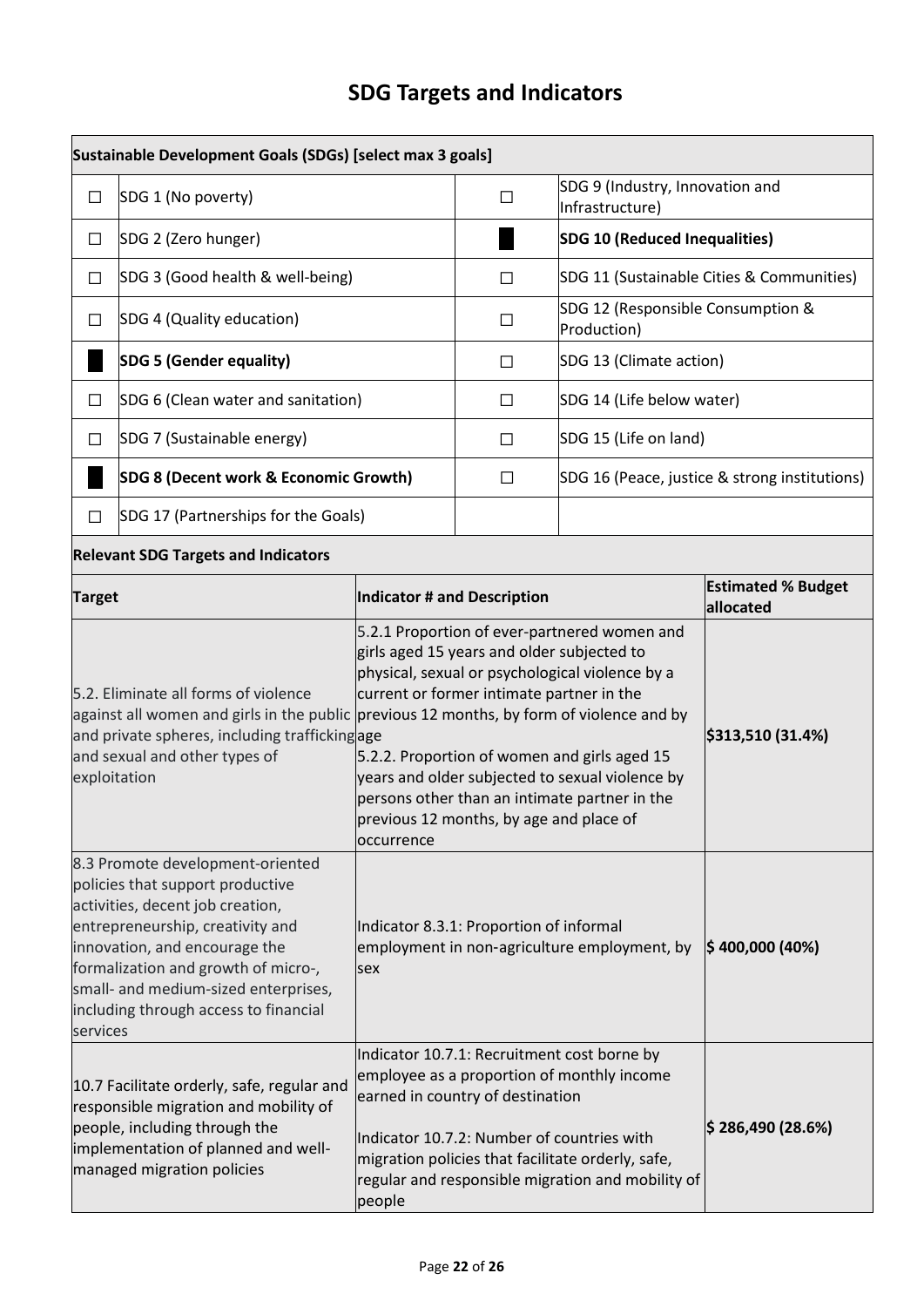### **Risk**

| <b>Event</b>                                                                                                                                               | <b>Categories</b><br>Financial<br>Operational<br>Organizational<br>Political (regulatory<br>and/or strategic) | Level<br>3 – Very High<br>2 – Medium<br>High<br>$1 - Low$ | Likelihood<br>$6$ – Expected<br>5 - Highly Likely<br>4 - Likely<br>3 - Moderate<br>2 - Low Likelihood 1 - Insignificant<br>1- Not Likely<br>0-Not Applicable | Impact<br>5 - Extreme<br>4 – Major<br>3 - Moderate<br>$2 -$ Minor | <b>Mitigating Measures</b><br>(List the specific mitigation<br>measures)                                                                                                                                                                                                                                                                                                                                                          | <b>Risk Owner</b> |
|------------------------------------------------------------------------------------------------------------------------------------------------------------|---------------------------------------------------------------------------------------------------------------|-----------------------------------------------------------|--------------------------------------------------------------------------------------------------------------------------------------------------------------|-------------------------------------------------------------------|-----------------------------------------------------------------------------------------------------------------------------------------------------------------------------------------------------------------------------------------------------------------------------------------------------------------------------------------------------------------------------------------------------------------------------------|-------------------|
| <b>Risk 1</b><br>Short term<br>solutions within the<br>Government's<br>COVID response<br>plan do not<br>translate into long-<br>term strategies            | <b>Strategic</b>                                                                                              | $\overline{3}$                                            | $\overline{4}$                                                                                                                                               | 4                                                                 | <b>Regular consultations</b><br>with Government and<br>key stakeholders.<br>Informing project<br>board/steering<br>committee members to<br>make further decisions<br>and<br>communications/advoc<br>acy with the<br>Government.                                                                                                                                                                                                   | Programme<br>team |
| <b>Risk 2</b><br>Quarantine regime<br>can be further<br>tightened or<br>significantly<br>extended hindering<br>implementation of<br>the joint<br>programme | Organizational                                                                                                | $\overline{2}$                                            | 3                                                                                                                                                            | $\overline{4}$                                                    | Programme team will<br>regularly monitor the<br>quarantine regime and<br>regulations, which may<br>affect project<br>implementation. Results<br>of monitoring will be<br>communicated to the<br><b>Project Board/Steering</b><br>committee and UNRCO<br>for further decisions<br>and informing the MPTF<br>Secretariat. Programme<br>team will also ensure<br>planning for activities<br>that can be delivered<br>remotely/online | Programme<br>team |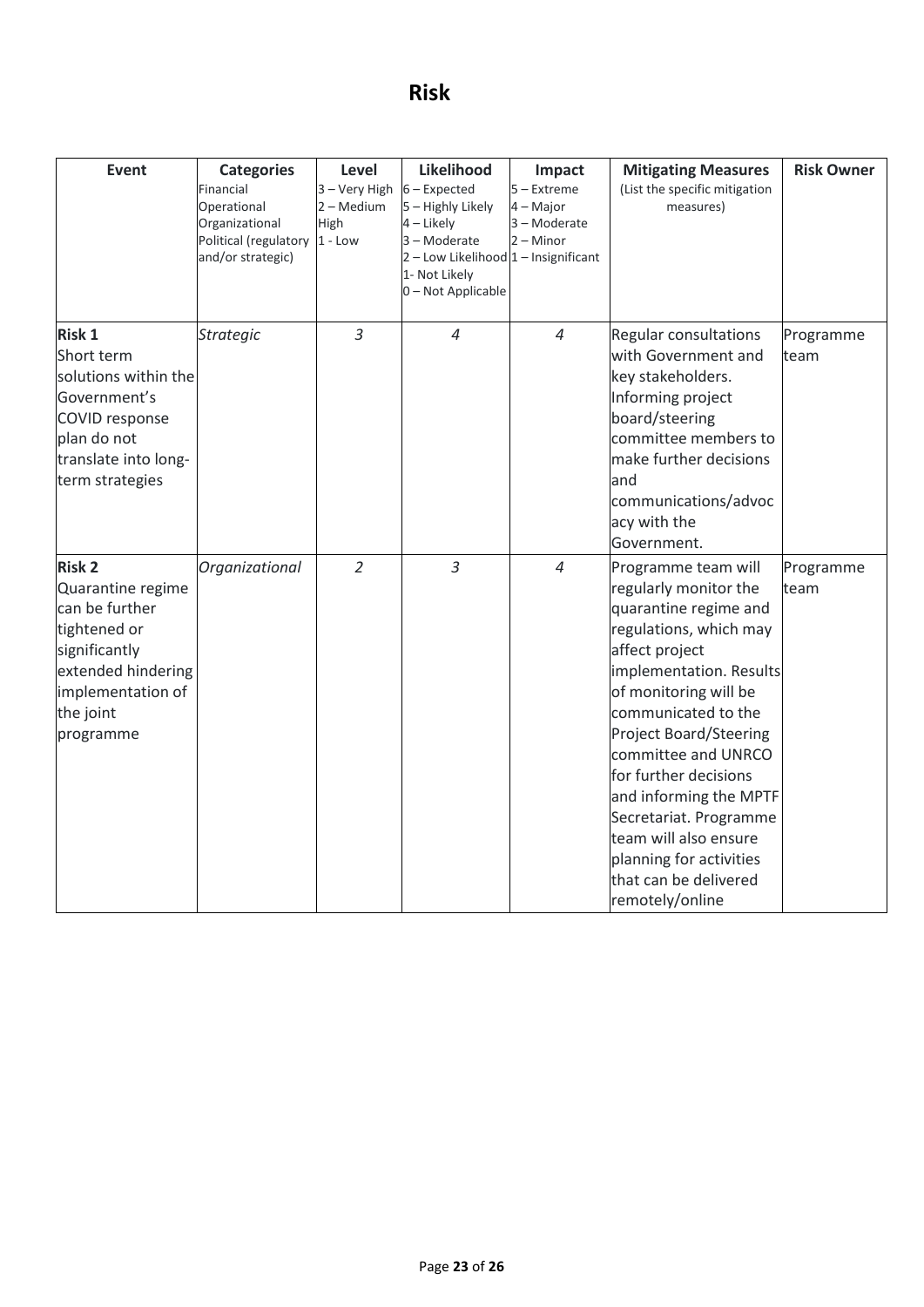# **Budget by UNDG Categories**

| <b>Budget Lines</b>           | <b>Fiscal Year</b> | <b>Description</b><br>[OPTIONAL]                                              | <b>UNDP</b> | <b>UNFPA</b> | <b>UNICEF</b> | <b>IOM</b>  | <b>Total</b><br><b>USD</b> |
|-------------------------------|--------------------|-------------------------------------------------------------------------------|-------------|--------------|---------------|-------------|----------------------------|
| 1. Staff and other personnel  |                    | <b>UNDP:</b> Project team costs (Project Manager and Administrative-finance   | \$20000     |              | $\Omega$      | \$43120     | \$63120                    |
|                               | 2020               | assistant)                                                                    |             |              |               |             |                            |
|                               |                    | IOM: Project Team costs                                                       |             |              |               |             |                            |
| 2. Supplies, Commodities,     |                    | <b>UNDP:</b> Office supplies, stationery for trainings and events, PPE        | \$21542     | $\mathsf{O}$ | \$15000       | 0           | \$36542                    |
| Materials                     | 2020               | commodities for project team, local communities/stakeholders                  |             |              |               |             |                            |
|                               |                    | <b>UNICEF:</b> Stationery and training supplies budget line will be used for  |             |              |               |             |                            |
|                               |                    | everyday printing, copying costs, stationary and basic materials              |             |              |               |             |                            |
| 3. Equipment, Vehicles, and   |                    | <b>UNDP:</b> office ICT and furniture for project needs.                      | \$20000     | \$33000      | \$20000       | $\mathbf 0$ | \$73000                    |
| Furniture, incl. Depreciation |                    | <b>UNFPA:</b> Support to rehabilitation centres to become centres of          |             |              |               |             |                            |
|                               |                    | excellence for providing needed assistance to survivors of GBV                |             |              |               |             |                            |
|                               | 2020               | <b>UNICEF:</b> This budget line covers purchase of mobile phones and sim      |             |              |               |             |                            |
|                               |                    | cards for social workers and psychologists to lead case management            |             |              |               |             |                            |
|                               |                    | and psychosocial counselling to targeted families. Access to the IT           |             |              |               |             |                            |
|                               |                    | equipment for the family departments of the MMFS will also enable             |             |              |               |             |                            |
|                               |                    | better reporting and case management recording.                               |             |              |               |             |                            |
| 4. Contractual services       |                    | UNDP: hiring consultants, vendors, companies for products and                 | \$230000    | \$88900      | \$20000       | \$154103    | \$493003                   |
|                               |                    | services (research, assessments, survey, data analysis, training,             |             |              |               |             |                            |
|                               |                    | translation, public services provision, consultancy, printing,                |             |              |               |             |                            |
|                               |                    | communication materials, event management, logistics, etc)                    |             |              |               |             |                            |
|                               |                    | IOM: Reintegration support (skills development, grants to launch              |             |              |               |             |                            |
|                               |                    | business initiatives) to the most vulnerable returning migrants               |             |              |               |             |                            |
|                               |                    | (returnees) and migrants' family members, especially remittance               |             |              |               |             |                            |
|                               |                    | dependent families (to be identified in partnership with the Ministry         |             |              |               |             |                            |
|                               | 2020               | and local partner-NGOs).                                                      |             |              |               |             |                            |
|                               |                    | <b>UNFPA:</b> Hiring of consultants for services (service provision,          |             |              |               |             |                            |
|                               |                    | assessments, trainings, translation etc) and companies (printing, other       |             |              |               |             |                            |
|                               |                    | services)                                                                     |             |              |               |             |                            |
|                               |                    | <b>UNICEF:</b> National experts will be hired to conduct mapping of services, |             |              |               |             |                            |
|                               |                    | develop and operationalize the remote case management and                     |             |              |               |             |                            |
|                               |                    | psychosocial counselling. It also includes the cost of                        |             |              |               |             |                            |
|                               |                    | interpreter/translator, expenses to translate the caseloads from              |             |              |               |             |                            |
|                               |                    | Russian, Uzbek to English.                                                    |             |              |               |             |                            |
| 5. Travel                     |                    | UNDP: project staff and consultants travel to regions to cover                | \$15000     | \$6100       | \$10000       | \$10000     | \$41100                    |
|                               | 2020               | transportation and DSA costs. Monitoring & field visits of project            |             |              |               |             |                            |
|                               |                    | board/steering committee members to regions to cover transportation           |             |              |               |             |                            |